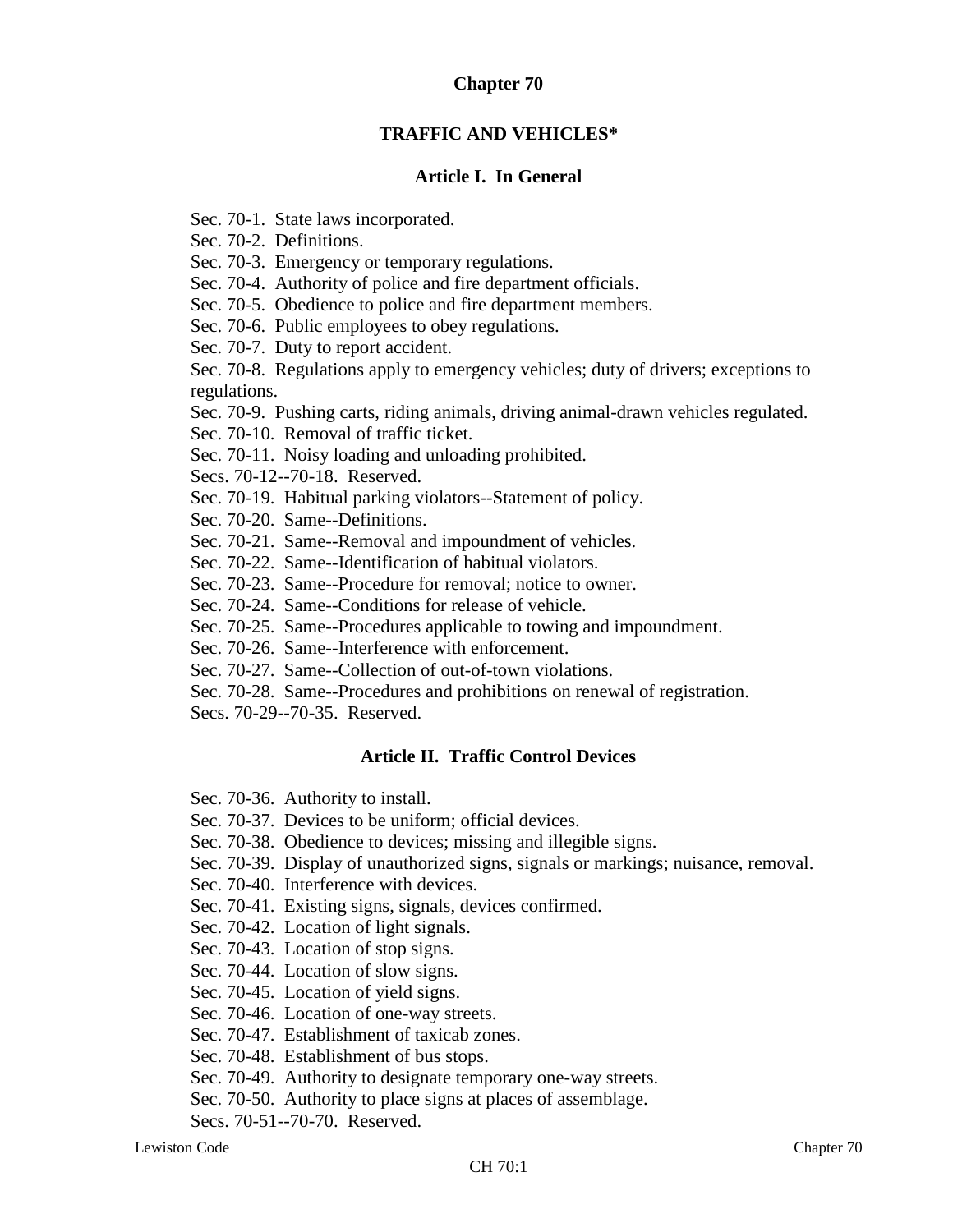### **Article III. Operation**

- Sec. 70-71. Processions; funeral identification.
- Sec. 70-72. Driving in processions.
- Sec. 70-73. Driving through processions prohibited; exception.
- Sec. 70-74. Limitation on transporting mobile, modular or prefabricated homes.
- Sec. 70-75. Warning devices.
- Sec. 70-76. Entering through street.
- Sec. 70-77. Obedience to stop signs.
- Sec. 70-78. Obedience to slow signs.
- Sec. 70-79. Obedience to yield signs.
- Sec. 70-80. Obedience to one-way streets.
- Sec. 70-81. Speed regulations generally.
- Sec. 70-82. Excess speed; prima facie evidence.
- Sec. 70-83. Speed limits at specific locations.
- Sec. 70-84. Right-of-way.
- Sec. 70-85. Entering traffic from curb.
- Sec. 70-86. Entering from alley or private driveway.
- Sec. 70-87. Yielding right-of-way to pedestrians.
- Sec. 70-88. Obstructing traffic at intersection, crosswalk.
- Sec. 70-89. Procedure for right turn.
- Sec. 70-90. Procedure for left turns.
- Sec. 70-91. Left turn prohibited at certain intersections.
- Sec. 70-92. Turning around restricted.
- Sec. 70-93. Passing.
- Sec. 70-94. Backing limitation.
- Sec. 70-95. Passing vehicle stopped for pedestrians.
- Sec. 70-96. Duty on approach of emergency vehicles.
- Sec. 70-97. Following and meeting snowplows.
- Sec. 70-98. Following, parking near fire apparatus.
- Sec. 70-99. Authority to establish truck routes; use required.
- Sec. 70-100. Heavy loads.
- Sec. 70-101. Crossing fire hose.
- Sec. 70-102. Littering the streets prohibited.
- Sec. 70-103. Mufflers regulated.
- Sec. 70-104. Riding on motorcycles.
- Sec. 70-105. No through traffic.
- Sec. 70-106. Trucks and buses prohibited on certain streets.
- Secs. 70-107--70-130. Reserved.

### **Article IV. Stopping, Standing and Parking Division 1. Generally**

- Sec. 70-131. Regulations not exclusive.
- Sec. 70-132. Liability of vehicle registrant.
- Sec. 70-133. Exception for nonresidents.
- Sec. 70-134. Alternate penalty provision, payment schedule.
- Sec. 70-135. Parking not to obstruct traffic.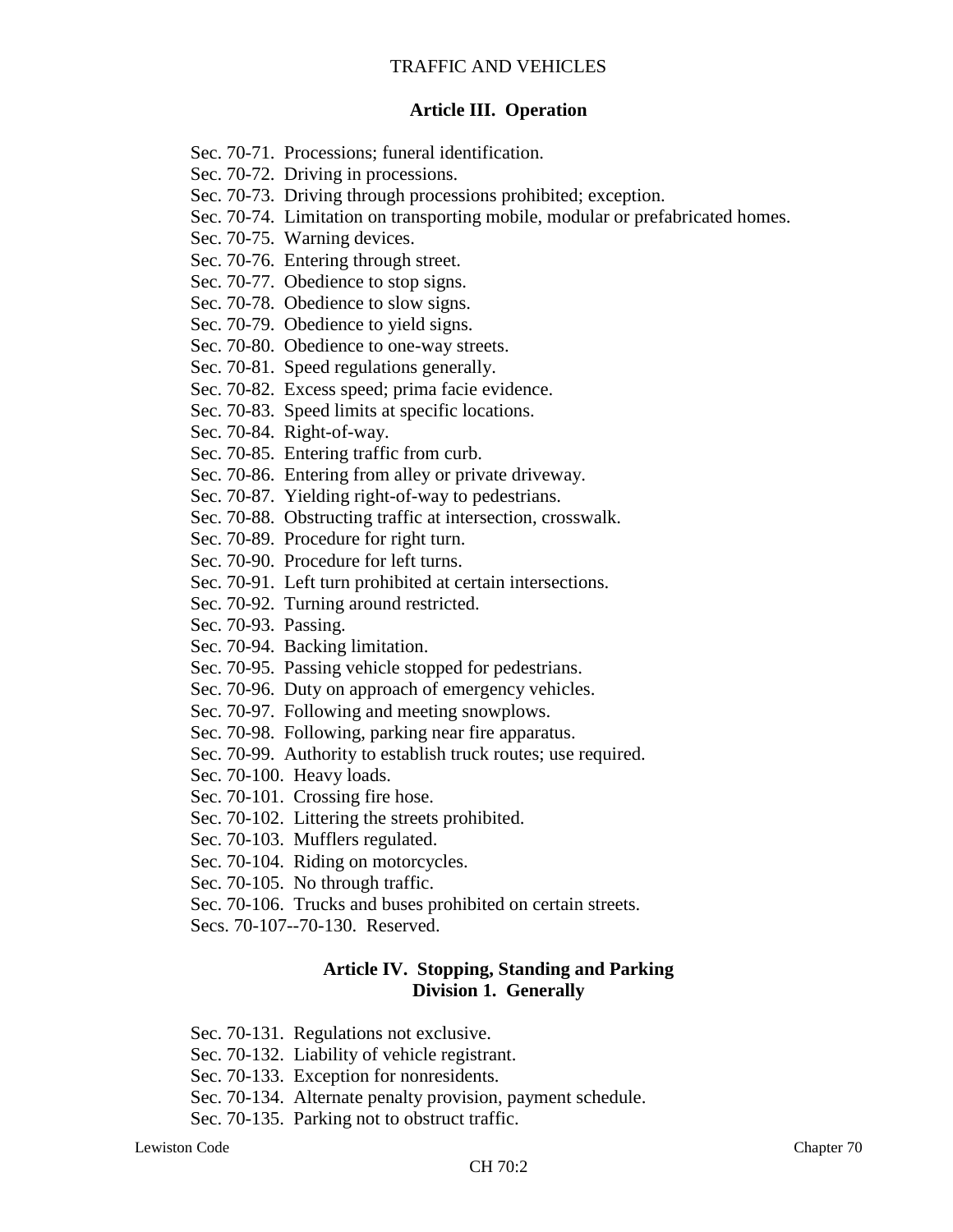- Sec. 70-136. Obstructing sidewalk.
- Sec. 70-137. Fire zones.
- Sec. 70-138. Parallel parking required, exception.
- Sec. 70-139. Diagonal parking.
- Sec. 70-140. Parking prohibited in specified places.
- Sec. 70-141. Parking in alleys.
- Sec. 70-142. Standing of large vehicles regulated.
- Sec. 70-143. Truck loading and unloading in fire zone.
- Sec. 70-144. Public utility vehicles.
- Sec. 70-145. Interference with snow removal and sweeping, street paving, repairs.
- Sec. 70-146. Parking to advertise, perform maintenance.
- Sec. 70-147. Parking in front of theaters.
- Sec. 70-148. Duty when leaving vehicle unattended.
- Sec. 70-149. Abandonment of a vehicle; removal, expense.
- Sec. 70-150. Authority to designate hazardous or congested places; parking restricted.
- Sec. 70-151. Authority to regulate parking adjacent to school property.
- Sec. 70-152. Lights on parked vehicles.
- Sec. 70-153. Reserved.
- Sec. 70-154. Parking prohibited on even-numbered sides of certain streets.
- Sec. 70-155. Parking prohibited on odd-numbered sides of certain streets.
- Sec. 70-156. Places where parking prohibited at all times, fire lanes.
- Sec. 70-157. Limited daytime parking in business area.
- Sec. 70-158. Parking time limited on streets.
- Secs. 70-159--70-165. Reserved.
- Sec. 70-166. Parking in alleys prohibited.
- Sec. 70-167. Overnight parking prohibited.
- Sec. 70-168. All-night parking.
- Sec. 70-169. Daytime parking prohibited.
- Sec. 70-170. Parking prohibited on Monday through Saturday.
- Sec. 70-171. Parking prohibited between 2:30 p.m. and 5:30 p.m., Monday through Friday.
- Sec. 70-172. Restricted use of taxi zones, emergencies.
- Sec. 70-173. Restricted use of bus stop zones.
- Sec. 70-174. Bus and taxicab drivers regulated; time restriction.
- Sec. 70-175. Other persons' use of bus stops and taxicab zones.
- Sec. 70-176. Reserved parking spaces.
- Sec. 70-177. Loading zones.
- Sec. 70-178. Interference with snow removal.
- Sec. 70-179. On-street parking by permit only.
- Sec. 70-180. Student Drop Off and Pick Up Only.
- Secs. 70-181--70-185. Reserved.

## **Division 2. Parking Meters**

- Sec. 70-186. Meter requirements.
- Sec. 70-187. Authority to install.
- Sec. 70-188. Reserved.
- Sec. 70-189. Correct parking position required.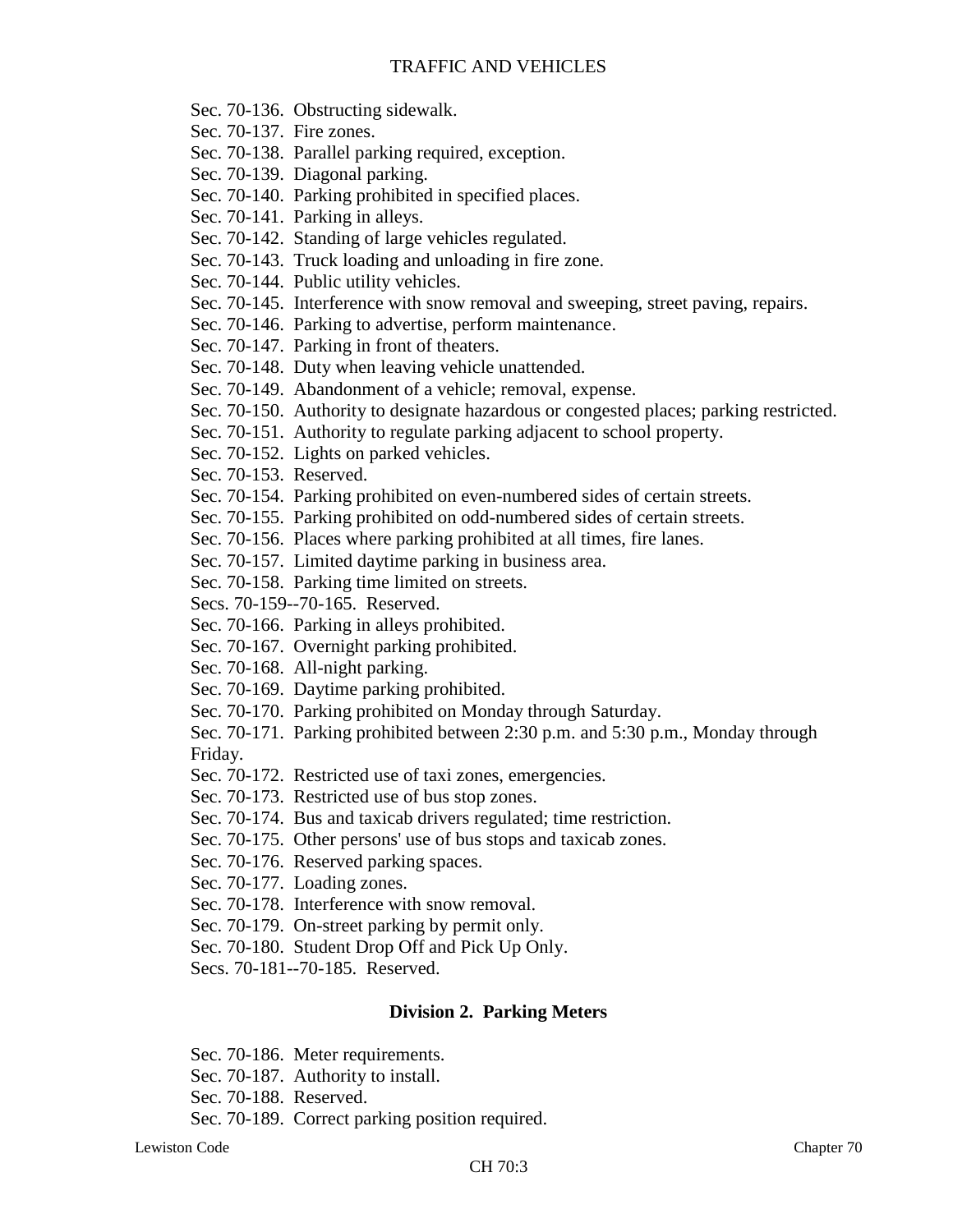Sec. 70-190. Coin required; overtime regulated.

Sec. 70-191. Failure to deposit coin.

- Sec. 70-192. Reserved.
- Sec. 70-193. Extension of parking time.
- Sec. 70-194. Failure to deposit coin evidence of unlawful parking.
- Sec. 70-195. Use of slugs.
- Sec. 70-196. Tampering with meter.
- Sec. 70-197. Fee schedule.
- Sec. 70-198. Location, time limitations.
- Secs. 70-199--70-240. Reserved.

#### **Article V. Pedestrians**

- Sec. 70-241. Subject to traffic control signals.
- Sec. 70-242. Authority to establish crosswalks.
- Sec. 70-243. Use of crosswalks.
- Sec. 70-244. Crossing at other than crosswalk.
- Sec. 70-245. Crossing in business district.
- Sec. 70-246. Drivers to exercise due care.
- Secs. 70-247--70-265. Reserved.

#### **Article VI. Bicycles**

- Sec. 70-266. Defined.
- Sec. 70-267. Inspections.
- Sec. 70-268. Reserved.
- Sec. 70-269. Applicability of traffic laws.
- Sec. 70-270. Obedience to traffic control devices.
- Sec. 70-271. Parking.
- Sec. 70-272. General operational regulations.
- Sec. 70-273. Authority to prohibit operation on streets, sidewalks, paths; riding on sidewalks.
- Sec. 70-274. Equipment.
- Sec. 70-275. Parent's, guardian's responsibility.
- Sec. 70-276. Penalty for violation of article.
- Secs. 70-277--70-299. Reserved.

#### **Article VII. Vehicle Registration and Excise Tax Exemption**

- Sec. 70-300. Definitions.
- Sec. 70-267. Exemption granted.
- Sec. 70-268. Application.
- Sec. 70-269. Effective date.

**\*Cross references:** Attaching advertising materials to vehicles prohibited, § 6-6; racetracks, § 10-31 et seq.; riding horses and driving vehicles on public grounds regulated, § 54-3; streets and sidewalks, ch. 66; vehicles for hire, ch. 82.

**State law references:** Motor vehicles generally, 29 M.R.S.A. § 1 et seq.; municipal authority to enact traffic ordinances, 30-A M.R.S.A. § 3009.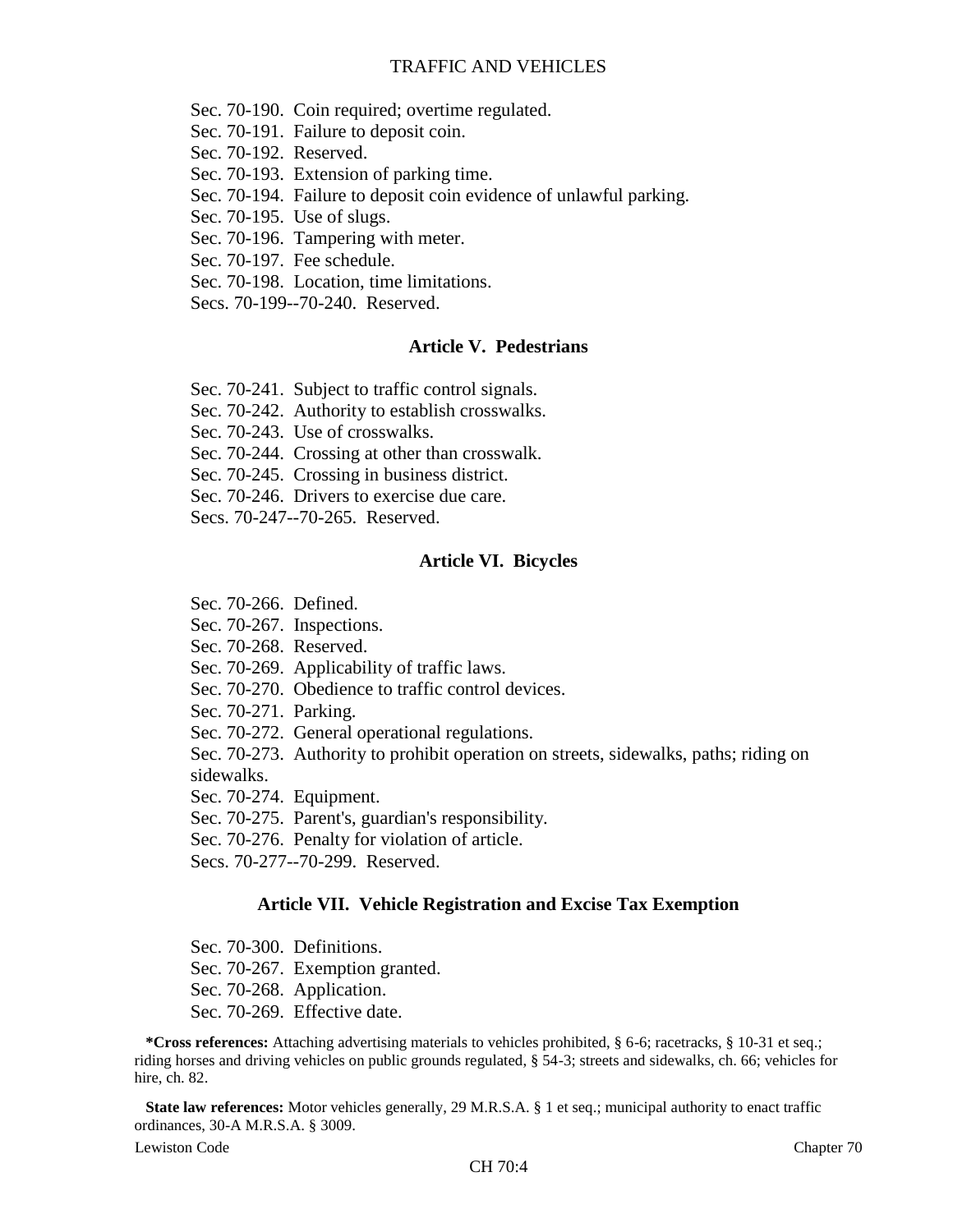## **ARTICLE I. IN GENERAL**

#### **Sec. 70-1. State laws incorporated.**

All state motor vehicle laws are hereby incorporated in this chapter by reference. No person shall violate any motor vehicle law of the state within the city.

(Code 1982, § 26-1)

#### **Sec. 70-2. Definitions.**

The following words, terms and phrases, when used in this chapter, shall have the meanings ascribed to them in this section, except where the context clearly indicates a different meaning. Whenever any words, terms and phrases used in this chapter are not defined in this section but are defined in the laws of the state regulating the operation of vehicles, then such definition shall be deemed to apply to such words and phrases used in this chapter.

*Abandoned vehicle* means a vehicle that has been left parked on any street in the city for a period of over 24 hours.

*Alley* means a narrow way between buildings or giving access to the rear of buildings.

*Authorized emergency vehicle* means vehicles of the fire department, police vehicles, public traffic emergency repair vehicles, ambulances and such emergency vehicles of municipal departments or public service corporations as are designated or authorized by the state commissioner of transportation.

*Business or residence district* means the territory of the city contiguous to any way which is built up with structures which are situated less than 150 feet apart for a distance of one-fourth of a mile.

*Commercial vehicle* means any motor vehicle whose gross weight or registered weight exceeds 6,000 pounds.

*Crosswalk* means that part of a roadway at an intersection included within the connections of the lateral lines of the sidewalks on opposite sides of the highway measured from the curbs, or in the absence of curbs from the edges of the traversable roadway; any portion of a roadway at an intersection or elsewhere distinctly indicated for pedestrian crossing by lines or other markings on the surface.

*Curb* means the outer edge of a defined sidewalk, or either edge of the wrought or usually traveled part of a way.

*Curb loading zone* means a space adjacent to a curb reserved for the exclusive use of vehicles during the loading or unloading of passengers or materials.

*Handicapped* means a vehicle which is registered and is being used by a person who is permanently confined to a wheelchair or restricted to the permanent use of crutches or braces or otherwise handicapped in such a way that his mobility is seriously restricted.

*Individual parking space* means a portion of the paved surface of the street, of sufficient length and depth from the sidewalk curb to accommodate a vehicle to be parked as shall be specified and marked off by the chief of police.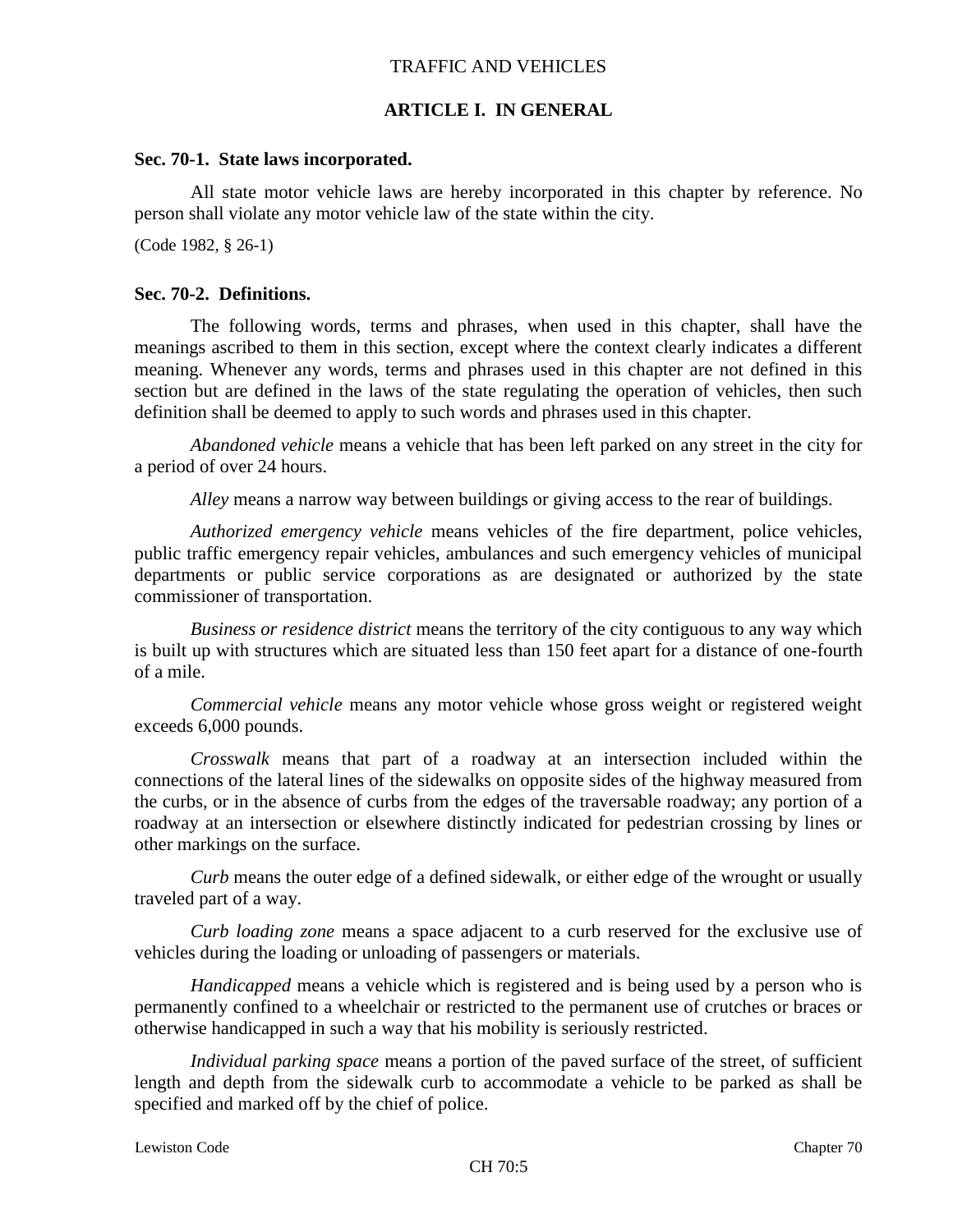# *Intersection* means:

- (1) The area embraced within the prolongation or connection of the lateral curblines, or if none, then the lateral boundary lines of the roadways of two highways which join one another at, or approximately at, right angles, or the area within which vehicles traveling upon different highways joining at any other angle may come in conflict; or
- (2) Where a highway includes two roadways 30 feet or more apart, then every crossing of each roadway of such divided highway by an intersecting highway shall be regarded as a separate intersection. If such intersecting highway also includes two roadways 30 feet or more apart, then every crossing of two roadways of such highways shall be regarded as a separate intersection.

*Motor vehicle* means any self-propelled vehicle not operated exclusively on tracks, but not including motorized wheelchairs, snowmobiles as defined in 12 M.R.S.A. § 7821, and allterrain vehicle as defined in 12 M.R.S.A. § 7851, unless the all-terrain vehicle is registered for highway use by the secretary of state, provided that whenever an all-terrain vehicle is operated on a public way, it shall be considered to be a "motor vehicle" within the meaning of this provision.

*Operator* or *driver* means every person who drives or is in actual physical control of a vehicle upon a highway or who is exercising control over or steering a vehicle being towed by a motor vehicle.

*Park,* when prohibited, means the standing of a vehicle, whether occupied or not, otherwise than temporarily for the purpose of and while actually engaged in loading or unloading.

*Parking meter* means a device which indicates thereon the length of time during which a vehicle may be parked in a particular place, which shall have as a part thereof a receptacle or a chamber for receiving and storing coins of United States money and a slot or place in which such coin may be deposited; a timing mechanism to indicate the passage of the interval of time during which parking is permissible and which shall have elapsed; also brief instructions as to its operation.

*Pedestrian* means any person afoot.

*Police officer* means every officer of the city police department or any officer authorized to direct or regulate traffic or to make arrests for violation of traffic regulations.

*Private road or driveway* means every way or place in private ownership and used for vehicular travel by the owner and those having express or implied permission from the owner, but not by other persons.

*Right-of-way* means the privilege of the immediate use of the roadway.

*Roadway* means that portion of a street or highway improved, designed or ordinarily used for vehicular travel.

*Sidewalk* means that portion of a street between the curblines, or the lateral lines of a roadway, and the adjacent property lines intended for the use of pedestrians.

*Stop,* when required, means complete cessation of movement.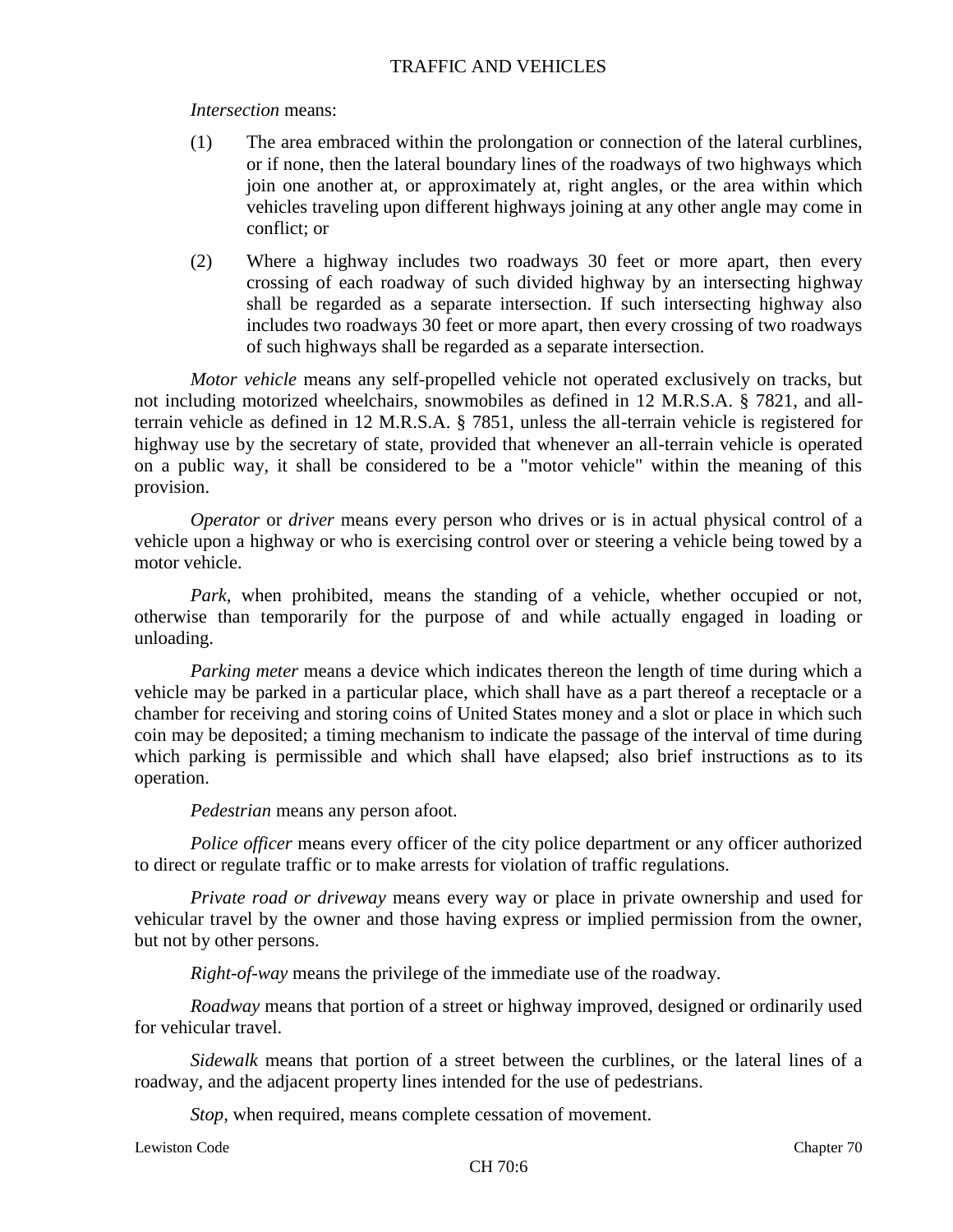*Stop, stopping* or *standing,* when prohibited, means any stopping or standing, even momentarily, of a vehicle, whether occupied or not, except when necessary to avoid conflict with other traffic or in compliance with the direction of a police officer or traffic control sign or signal.

*Street* or *highway* means the entire width between the boundary lines of every way publicly maintained when any part thereof is open to the use of the public for purposes of vehicular travel.

*Through street* means every street or portion thereof at the entrance to which vehicular traffic from intersecting streets or highways is required by law to stop before entering or crossing such street and when stop signs are erected as provided in this chapter.

*Time.* Whenever certain hours are named in this chapter they shall mean standard time or daylight saving time, as may be in current use in this city.

*Traffic* means pedestrians, ridden or herded animals, vehicles and other conveyances, either singly or together, while using any street for purposes of travel.

*Traffic control devices* means all signs, signals, markings and devices, whether immovable or whether manually, electrically or mechanically operated, placed or erected by authority of the council or the police chief for the purpose of regulating, warning or guiding traffic.

*Vehicle* means every device in, upon or by which any person or property is or may be transported or drawn upon a highway, except devices moved by human power or used exclusively upon stationary rails or tracks or snowmobiles as defined in 12 M.R.S.A. § 1971.

(Code 1982, § 26-2; Ord. No. 02-04, 4-18-02)

**Cross references:** Definitions generally, § 1-2.

#### **Sec. 70-3. Emergency or temporary regulations.**

Whenever the chief of police and public works director, or their designees, shall deem it advisable during an emergency, and only for such a period of time as is necessitated for public safety or convenience, they shall have the power and authority to temporarily impose a parking ban on any and all streets within the city. The chief of police shall notify the public through any means reasonably available, at least four hours prior to when the ban is to take effect, in addition to the imposition of a fine, the chief of police may cause any vehicle parked in violation of this section to be removed and stored at the owner's expense. The chief of police, the director of the department of public works, or their designees are empowered and authorized to temporarily close Lisbon Street between Chestnut and Main Streets to vehicular traffic for the purpose of removing snow.

Any vehicle of any kind or description parked upon a public street of the city at any place or in any manner during any emergency parking ban declared under this chapter may be removed by, or under the direction of or at the request of, any police officer of the city to an authorized wrecker impound lot until all the requirements of this chapter are met. Such police officer may use such force as may be necessary to enter the vehicle and cause the same to be placed in a condition to be moved and may summon a licensed tow operator pursuant to the provisions of article IV of this chapter for such purpose. (Code 1982, § 26-3; Ord. No. 99-2, 3-4-99; Ord. No. 12- 10, 10-4-12)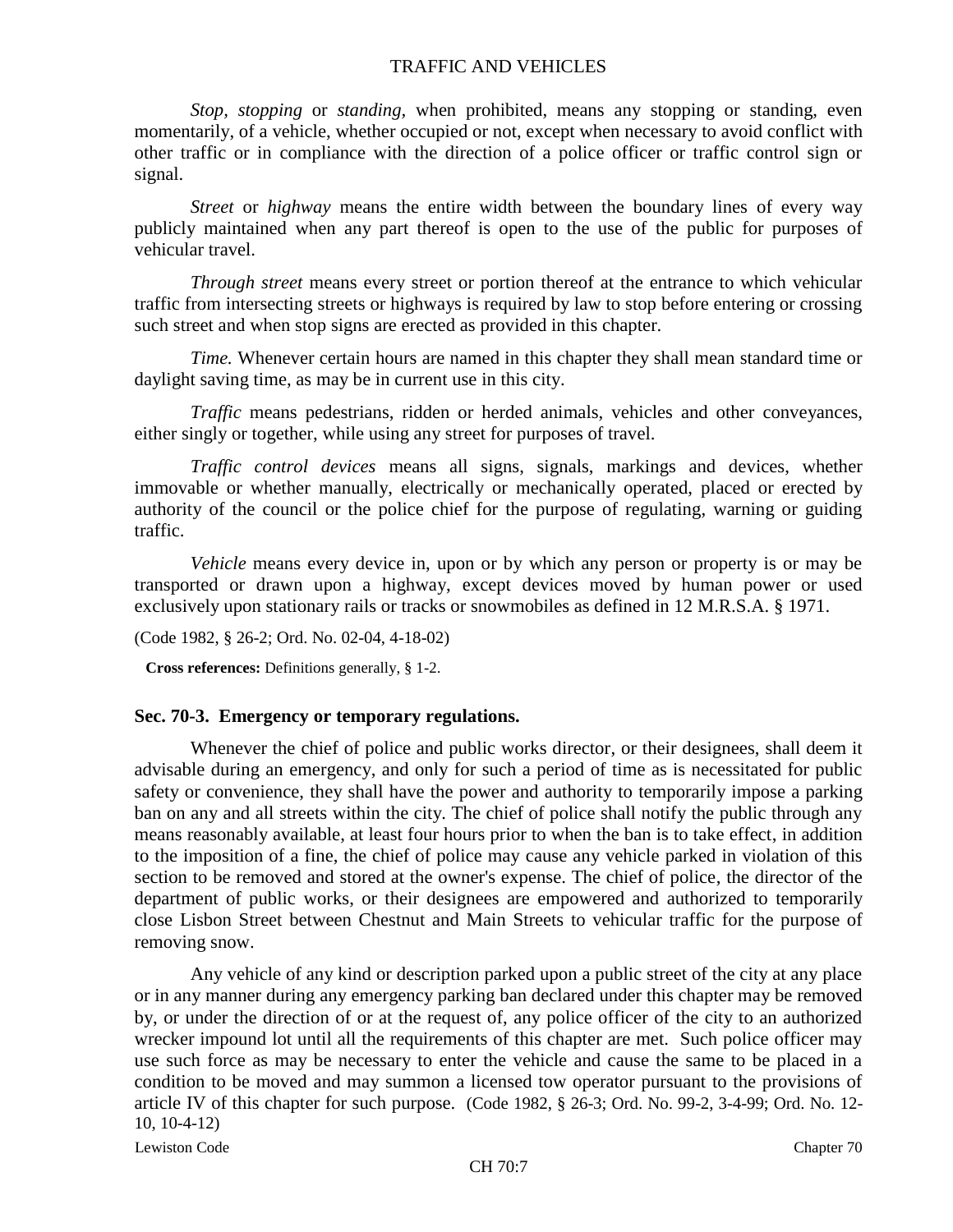# **Sec. 70-4. Authority of police and fire department officials.**

Officers of the police department are hereby authorized to direct all traffic by voice, hand or signal in conformance with traffic laws, provided that in the event of a fire or other emergency or to expedite traffic or to safeguard pedestrians, officers of the police department may direct traffic as conditions may require notwithstanding the provisions of this chapter. Members of the fire department, when at the scene of a fire, may direct or assist the police in directing traffic thereat or in the immediate vicinity.

(Code 1982, § 26-4)

## **Sec. 70-5. Obedience to police and fire department members.**

No person shall willfully fail or refuse to comply with any lawful order or direction of a police officer or fire department member.

(Code 1982, § 26-5)

## **Sec. 70-6. Public employees to obey regulations.**

The provisions of this chapter shall apply to the driver of any vehicle owned by or used in the service of the United States government, this state, county or city, and it shall be unlawful for any such driver to violate any of the provisions of this chapter, except as otherwise permitted in this chapter or by state statute.

(Code 1982, § 26-6)

## **Sec. 70-7. Duty to report accident.**

The driver of any vehicle involved in an accident reportable under state law shall give immediate notice and make a written report within the period provided by 29 M.R.S.A. § 891.

(Code 1982, § 26-14)

# **Sec. 70-8. Regulations apply to emergency vehicles; duty of drivers; exceptions to regulations.**

- (a) The provisions of this chapter regulating the operation, parking and standing of vehicles shall apply to authorized emergency vehicles.
- (b) An operator of an emergency vehicle, except when otherwise directed by a police officer, may do the following:
	- (1) Park or stand notwithstanding the provisions of this chapter.
	- (2) Proceed past a red or stop signal or stop sign, but only after slowing down as may be necessary for safe operation.
	- (3) Exceed the prima facie speed limits so long as he does not endanger life or property.
	- (4) Disregard regulations governing direction of movement or turning in specified directions so long as he does not endanger life or property.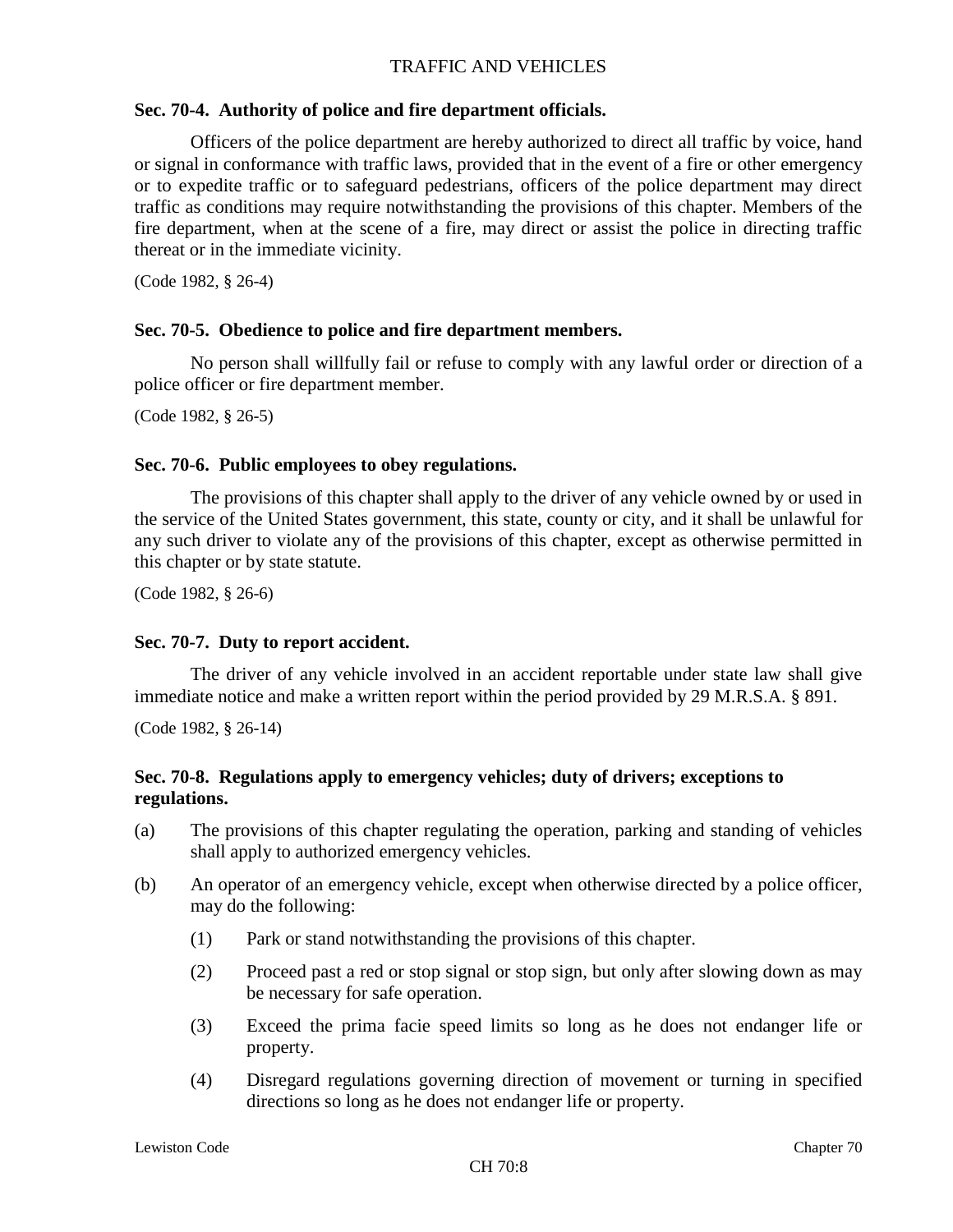- (c) The exceptions enumerated in this section shall apply to authorized emergency vehicles only when the driver of such vehicle sounds a siren, bell or exhaust whistle as may be reasonably necessary, and such vehicle displays proper emergency lights visible from the front as a warning to others.
- (d) The foregoing exemptions in this section shall not, however, protect the driver of any emergency vehicle from the consequences of his reckless disregard of the safety of others.

(Code 1982, § 26-7)

**State law references:** State authorization of emergency lights on emergency vehicles, 29 M.R.S.A. § 1368.

#### **Sec. 70-9. Pushing carts, riding animals, driving animal-drawn vehicles regulated.**

Every person propelling any pushcart or riding any animal upon a roadway, and every person driving any animal-drawn vehicle, shall be subject to the provisions of this chapter, excepting those provisions which by their very nature can have no application.

(Code 1982, § 26-8)

**Cross references:** Animals, ch. 14.

### **Sec. 70-10. Removal of traffic ticket.**

No person shall remove from any vehicle a traffic law violation ticket, notice or citation placed on or in such vehicle by a police officer, except for the purpose of answering such notice or citation as required therein.

(Code 1982, § 26-15)

## **Sec. 70-11. Noisy loading and unloading prohibited.**

No person shall so load or unload a vehicle with iron or other material that may strike together without properly deadening it so that it will cause no unnecessary noise.

(Code 1982, § 26-63)

#### **Secs. 70-12--70-18. Reserved.**

#### **Sec. 70-19. Habitual parking violators--Statement of policy.**

The owner of a motor vehicle is responsible for the operation of the vehicle both by the owner and by others to whom the owner has entrusted the vehicle; this includes the responsibility for properly and legally parking the vehicle.

(Ord. No. 96-9, 9-12-96)

#### **Sec. 70-20. Same--Definitions.**

*Habitual violator* shall mean the owner of a vehicle which has accumulated:

(1) More than \$200.00 in unpaid penalties arising out of outstanding parking tickets arising in the city.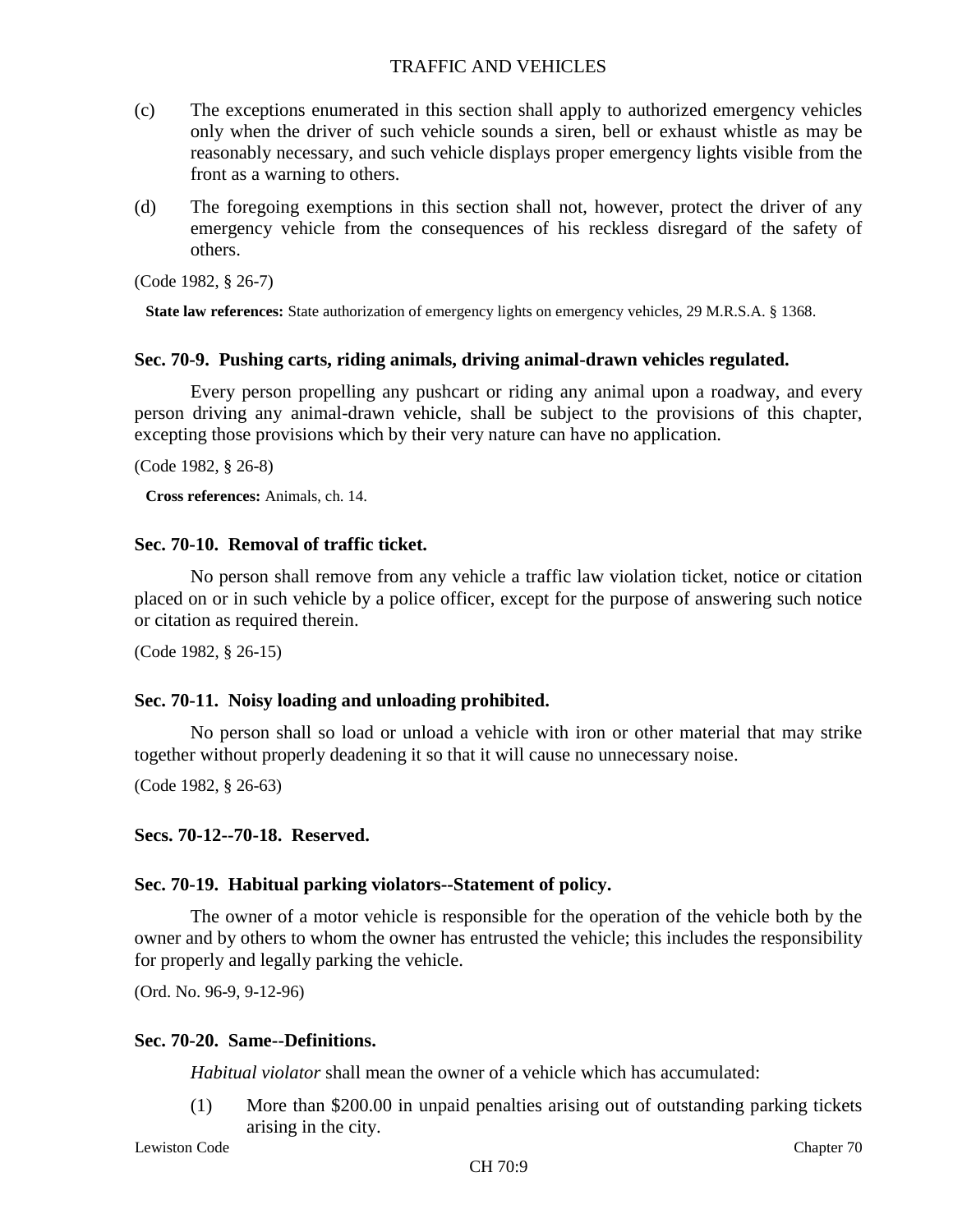*Outstanding parking ticket* means any notice of violation of any parking ordinance of the city where:

- (1) The owner of the offending vehicle has been finally determined to be in violation by reason of the owner's failure to timely request a hearing or otherwise to timely contest the violation in accordance with the laws of the state or the ordinances of the city; and
- (2) The resultant fine or waiver charge established pursuant to 30-A M.R.S.A §§ 3001 and 3009 has not been paid.

*Towing list* means a list maintained by the police department containing the names of those wreckers approved by the city to respond to requests for the towing of vehicles made by the police department.

*Wrecker* means a person engaged in the business of, or offering the services of, a vehicle wrecker or towing service, whereby motor vehicles are or may be towed or otherwise removed from one place to another by the use of a motor vehicle adapted to and designed for that purpose.

(Ord. No. 96-9, 9-12-96; Ord. No. 99-4, 3-18-99; Ord. No. 17-03, 5-4-17)

**Cross references:** Definitions and rules of construction, § 1-2.

#### **Sec. 70-21. Same--Removal and impoundment of vehicles.**

The police department is authorized, subject to the requirements of this article, by use of a wrecker, to remove and impound the vehicle of an habitual violator wherever found on any public way or public property, and is authorized to take whatever action is reasonably necessary to carry out the provisions of this article.

(Ord. No. 96-9, 9-12-96; Ord. No. 99-4, 3-18-99)

#### **Sec. 70-22. Same--Identification of habitual violators.**

The police department is hereby authorized to rely upon records of the police department and of the secretary of state, motor vehicle division, regularly kept and maintained, in determining whether a vehicle is a vehicle of an habitual violator. Where the records of the police department and/or secretary of state, motor vehicle division indicate that such a vehicle is the vehicle of an habitual violator, there shall be a rebuttable presumption that such records are correct.

(Ord. No. 96-9, 9-12-96)

#### **Sec. 70-23. Same--Procedure for removal; notice to owner.**

Lewiston Code Chapter 70 Any police officer requesting removal of a vehicle under this article shall, at the time of such removal, or within a reasonable time thereafter, if the police officer determines that a delay is justifiable, notify the dispatcher of the intended storage location of the subject motor vehicle. Such information shall be recorded by the dispatcher for use by the chief of police or his/her designated representative. The chief of police, or his/her authorized representative, shall, within five business days of the impoundment, notify the owner of such vehicle of such impoundment, the storage location of such vehicle, and the prerequisites for release of the vehicle as set forth in section 70-24. Such notification shall be given by mail requiring a return receipt. This section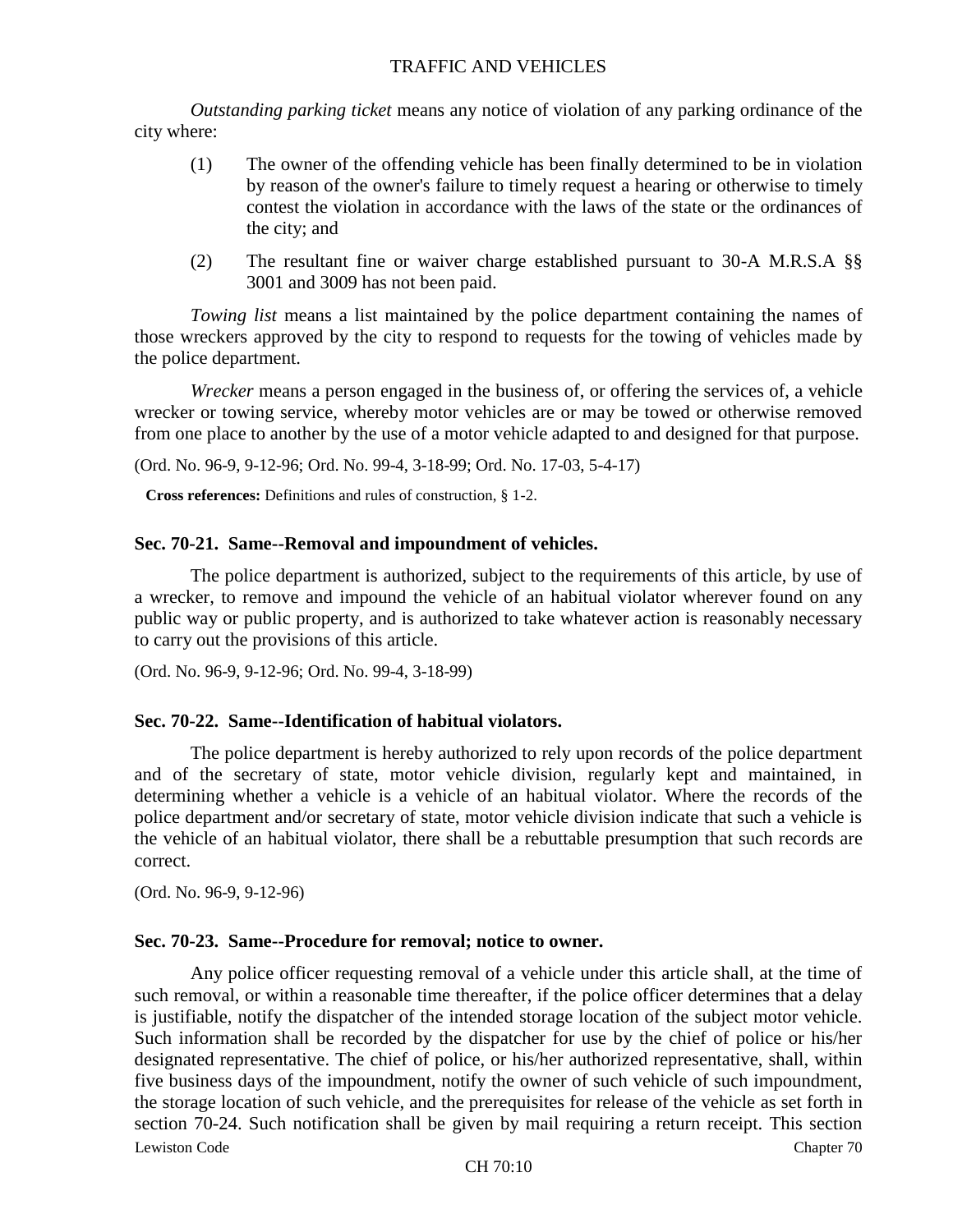shall not apply where an impounded vehicle has been released prior to the mailing of such notice.

(Ord. No. 96-9, 9-12-96)

### **Sec. 70-24. Same--Conditions for release of vehicle.**

The vehicle shall not be released until:

- (1) The individual requesting the release presents satisfactory evidence of his or her right to possession of the vehicle and signs a receipt therefor; and
- (2) The chief of police, or his or her authorized representative, certifies that all fees and charges described in this article, including the fees for towing and storage, have been paid; or
- (3) Upon the certification by the chief of police, or his or her authorized representative; (a) that such person is, by reason of poverty, upon satisfactory proof thereof, unable to pay accumulated waiver fees or fines; and (b) that such person has accepted service of summons initiating a court proceeding to determine his or her liability for the alleged violations.

(Ord. No. 96-9, 9-12-96)

## **Sec. 70-25. Same--Procedures applicable to towing and impoundment.**

Once the process of towing the vehicle has been initiated by a call to the towing contractor:

- (1) If a wrecker is assigned to pick up a vehicle, and has performed a substantial step towards recovery of the vehicle, the wrecker service will have been considered to have performed a service and will be allowed to charge a fee not to exceed 50 percent of the normal towing fee. To effect an immediate release of the vehicle at that point the towing fee must be paid and also to the chief of police, in accordance with the provisions of subsection (3) below, an amount equal to all outstanding parking ticket waiver fees or fines. Should the owner/representative fail to compensate the towing service at that time, the towing service shall continue to remove the vehicle from that location and transport it to the wrecker's holding facility unless otherwise directed by the police department.
- (2) Once the vehicle has actually been towed away for impoundment, then the vehicle owner or his or her designee must, to recover the vehicle, pay; (a) to the wrecker an amount equal to the towing charge and storage charges; and (b) to the chief of police, in accordance with the provisions of subsection (3) below, an amount equal to all outstanding parking ticket waiver fees or fines.
- (3) Payment to the chief of police shall be made to the front desk or the records division of the police department at offices of the police department, and such payment shall be evidenced by a receipt issued by the department to the person paying. No payment shall be made to or accepted by the patrol or other officer supervising the towing process.

In all cases, the individual requesting the release must present satisfactory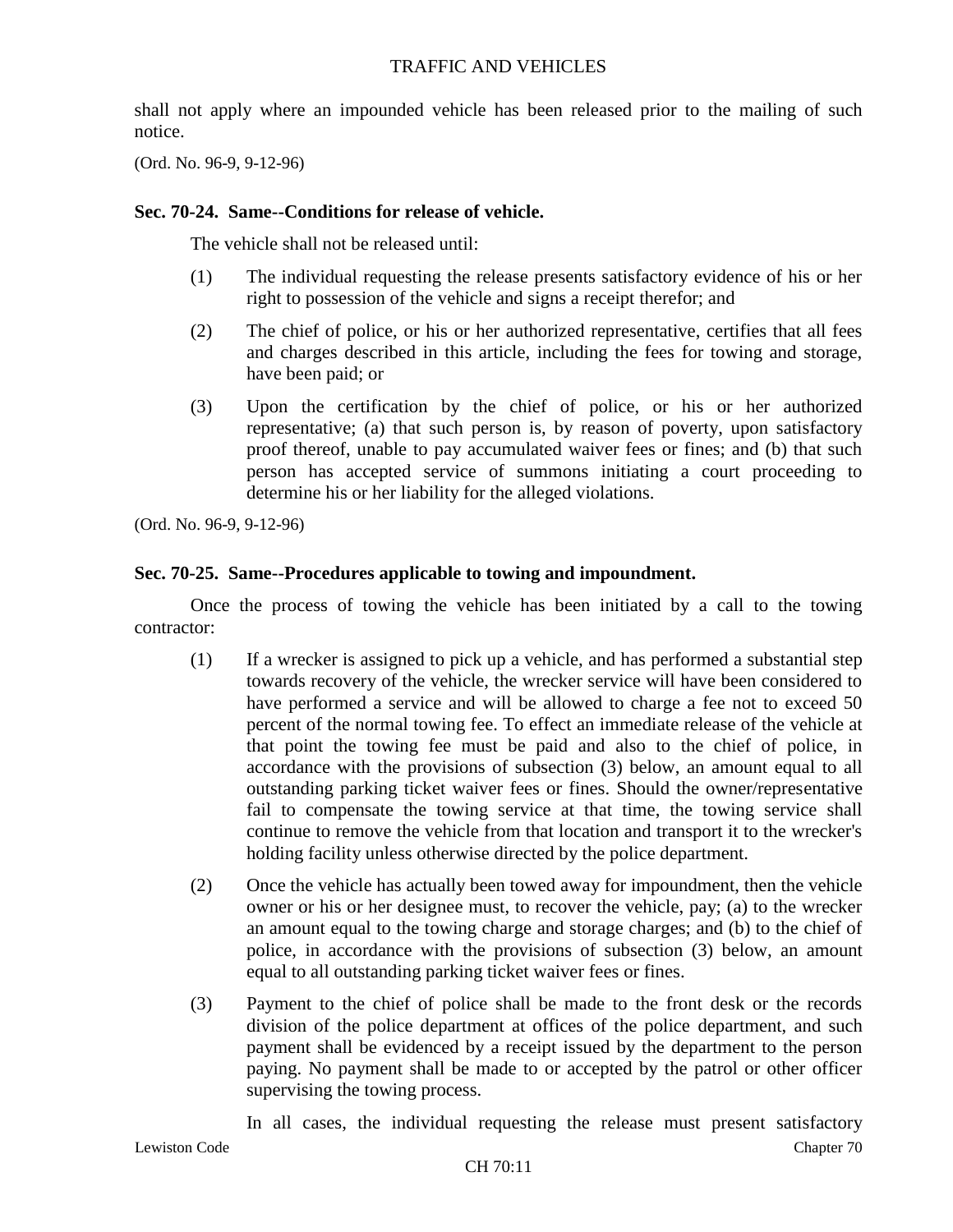evidence of his or her right to possession of the vehicle and must sign a receipt therefor.

(Ord. No. 96-9, 9-12-96; Ord. No. 05-09, 4-8-05)

### **Sec. 70-26. Same--Interference with enforcement.**

It shall be a violation of this article for any person to obstruct or attempt to prevent the removal of a vehicle as provided in this article. The penalty for such violation will be in accordance with the city's policy manual as approved by the city council as outlined in section 1- 8 of this Code.

(Ord. No. 96-9, 9-12-96; Ord. No. 08-06i, 8-14-08)

### **Sec. 70-27. Same--Collection of out-of-town violations.**

The office of the city finance director may designate an appropriate commercial collection agency and forward to that agency for proper collection on behalf of the city any violation of section 70-21 not otherwise collected under this article. (Ord. No. 96-9, 9-12-96)

#### **Sec. 70-28. Same--Procedures and prohibitions on renewal of registration.**

- (a) The police department shall periodically, but not less often than quarterly, provide to the office of the tax collector (the "collector") a list of habitual violators, organized by registration plate in numeric and alphabetic order, and a list of habitual violators, organized alphabetically by last name.
- (b) In the course of reregistering vehicles, the collector shall compare registration plate numbers and letters and the name of the applicant against the habitual violator lists, and if the registration plate sought to be reregistered or the name of the applicant appears on the list, the collector shall telephone the police department to confirm that the status of the registration plate or name continues to be that of a habitual violator.
- (c) If the status of the registration plate or name continues to be that of a habitual violator, the collector shall inform the registrant that unless they immediately pay the outstanding parking violations or waiver fees, the city will not reregister the vehicle sought to be registered.
- (d) The collector is authorized to accept payment of the outstanding parking violations or waiver fees, after having confirmed the amount with the police department, and having done so, the collector is authorized to reregister the vehicle in question.

(Ord. No. 96-9, 9-12-96)

#### **Secs. 70-29--70-35. Reserved.**

## **ARTICLE II. TRAFFIC CONTROL DEVICES\***

**\*State law references:** Municipal authority to regulate traffic by means of signal devices, 29 M.R.S.A. § 1256.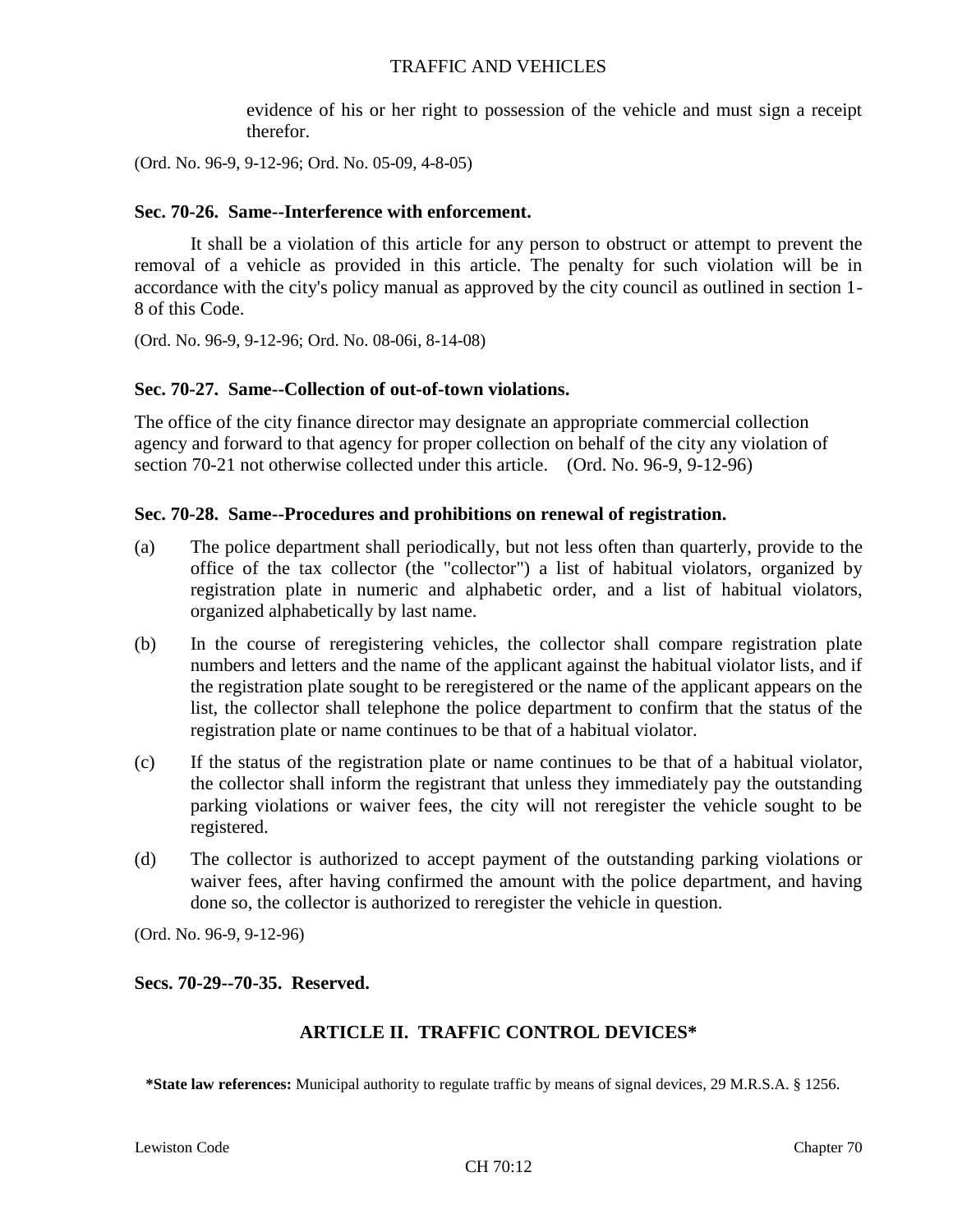### **Sec. 70-36. Authority to install.**

- (a) The police chief with the approval of the council shall place and maintain or cause to be placed and maintained traffic control signs, signals and devices when and as required or authorized under this chapter, and may place and maintain such additional traffic control devices as he may deem necessary to regulate traffic under this chapter or under state law, or to guide or warn traffic, including angle parking signs, and markings, turning markers, and signs prohibiting left, right or u-turns, the location of which he is authorized to determine.
- (b) The police chief shall report action he proposes to take pursuant to the provisions of subsection (a). If the council fails to approve or disapprove of such action within 30 days of such report, the council shall be deemed to have approved of the proposed action of the chief.

(Code 1982, § 26-9)

### **Sec. 70-37. Devices to be uniform; official devices.**

All signs or signals required or authorized by this chapter shall, so far as practical, be uniform as to type and location throughout the city. All traffic control devices so erected and not inconsistent with state law or this chapter shall be official traffic control devices.

(Code 1982, § 26-10)

**State law references:** Traffic-control signal legend, 29 M.R.S.A. § 947.

#### **Sec. 70-38. Obedience to devices; missing and illegible signs.**

The driver of any vehicle shall obey the instructions of any official traffic control device applicable thereto placed in accordance with this chapter, unless otherwise directed by a police officer, subject to the exceptions granted to the driver of an authorized emergency vehicle in this chapter. No provision of this chapter for which signs are required shall be enforced against an alleged violator if at the time and place of the alleged violation an official sign is not in proper position and sufficiently legible to be seen by an ordinarily observant person. Whenever a particular section does not state that signs are required, such section shall be effective even though no signs are erected or in place.

(Code 1982, § 26-11)

#### **Sec. 70-39. Display of unauthorized signs, signals or markings; nuisance, removal.**

(a) No person shall place, maintain or display upon or in view of any highway any unauthorized sign, signal, marking or device which purports to be or is an imitation of or resembles an official traffic control device, or which attempts to direct the movement of traffic, or which hides from view or interferes with the effectiveness of any official traffic control device. No person shall place or maintain nor shall any public authority permit upon any highway any traffic sign or signal bearing thereon any commercial advertising. This shall not be deemed to prohibit the erection upon private property adjacent to highways of signs giving useful directional information and of a type that cannot be mistaken for official signs.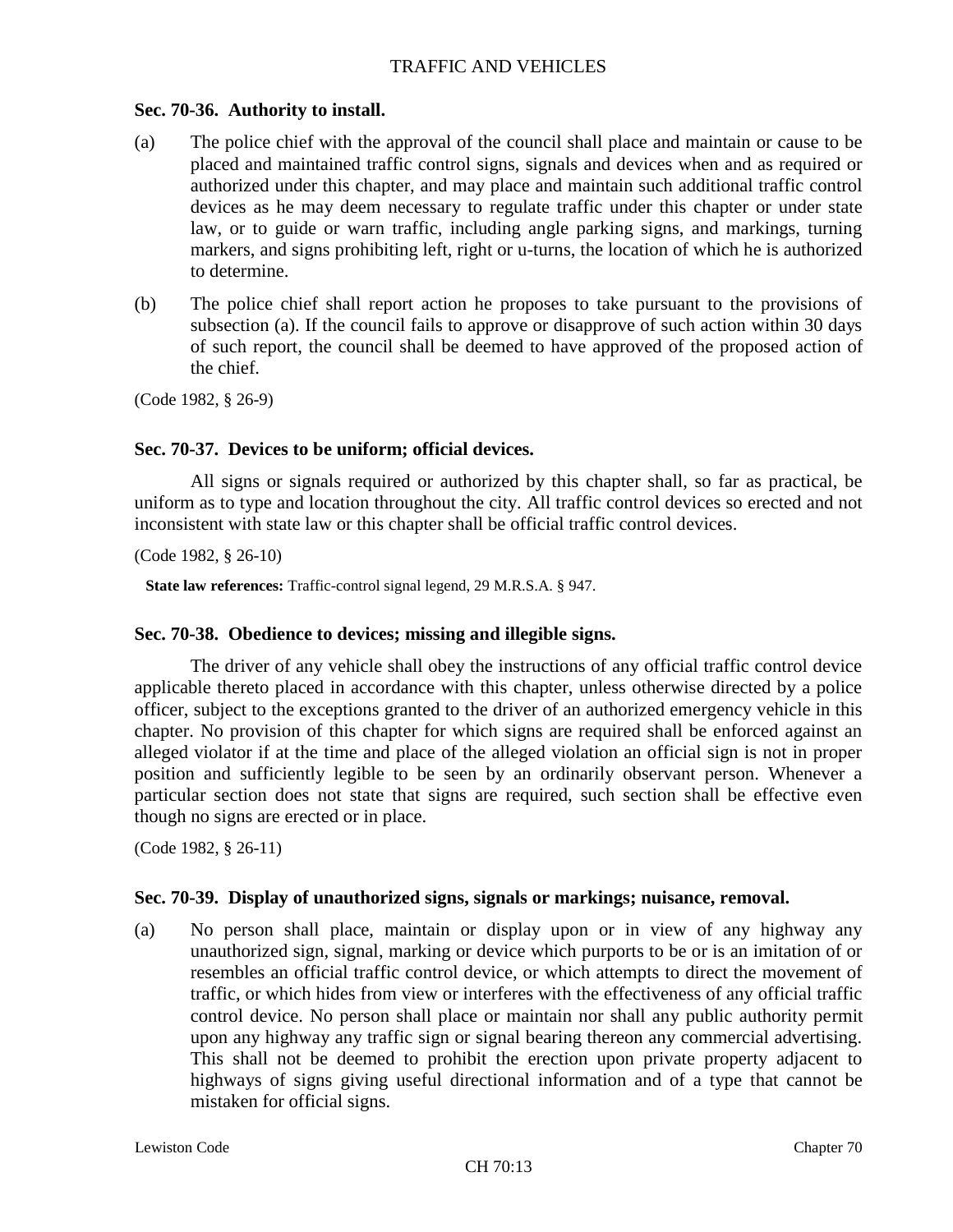(b) Every sign, signal or marking prohibited by this section is hereby declared to be a public nuisance, and the authority having jurisdiction over the highway is hereby empowered to remove such prohibited sign, signal or marking or cause it to be removed without notice.

(Code 1982, § 26-12)

### **Sec. 70-40. Interference with devices.**

No person shall without lawful authority attempt to or in fact alter, deface, injure, knock down or remove any official traffic control device, or any inscription, shield, or insignia thereon, or any part thereof. (Code 1982, § 26-13)

**State law references:** Similar provisions, 29 M.R.S.A. § 2186.

### **Sec. 70-41. Existing signs, signals, devices confirmed.**

All signs, signals, devices and markings in place on the adoption date of this Code are hereby ratified and confirmed.

(Code 1982, § 26-18)

### **Sec. 70-42. Location of light signals.**

Traffic control light signals shall be established at such street intersections as are specified by the council.

(Code 1982, § 26-29)

#### **Sec. 70-43. Location of stop signs.**

Stop signs shall be established on the streets specified by the council.

(Code 1982, § 26-32)

#### **Sec. 70-44. Location of slow signs.**

Slow signs shall be established on such streets as are specified by the council.

(Code 1982, § 26-34)

#### **Sec. 70-45. Location of yield signs.**

Yield signs shall be established on such streets as are specified by the council. (Code 1982, § 26-35)

#### **Sec. 70-46. Location of one-way streets.**

One-way streets shall be established as specified by the council.

(Code 1982, § 26-38)

#### **Sec. 70-47. Establishment of taxicab zones.**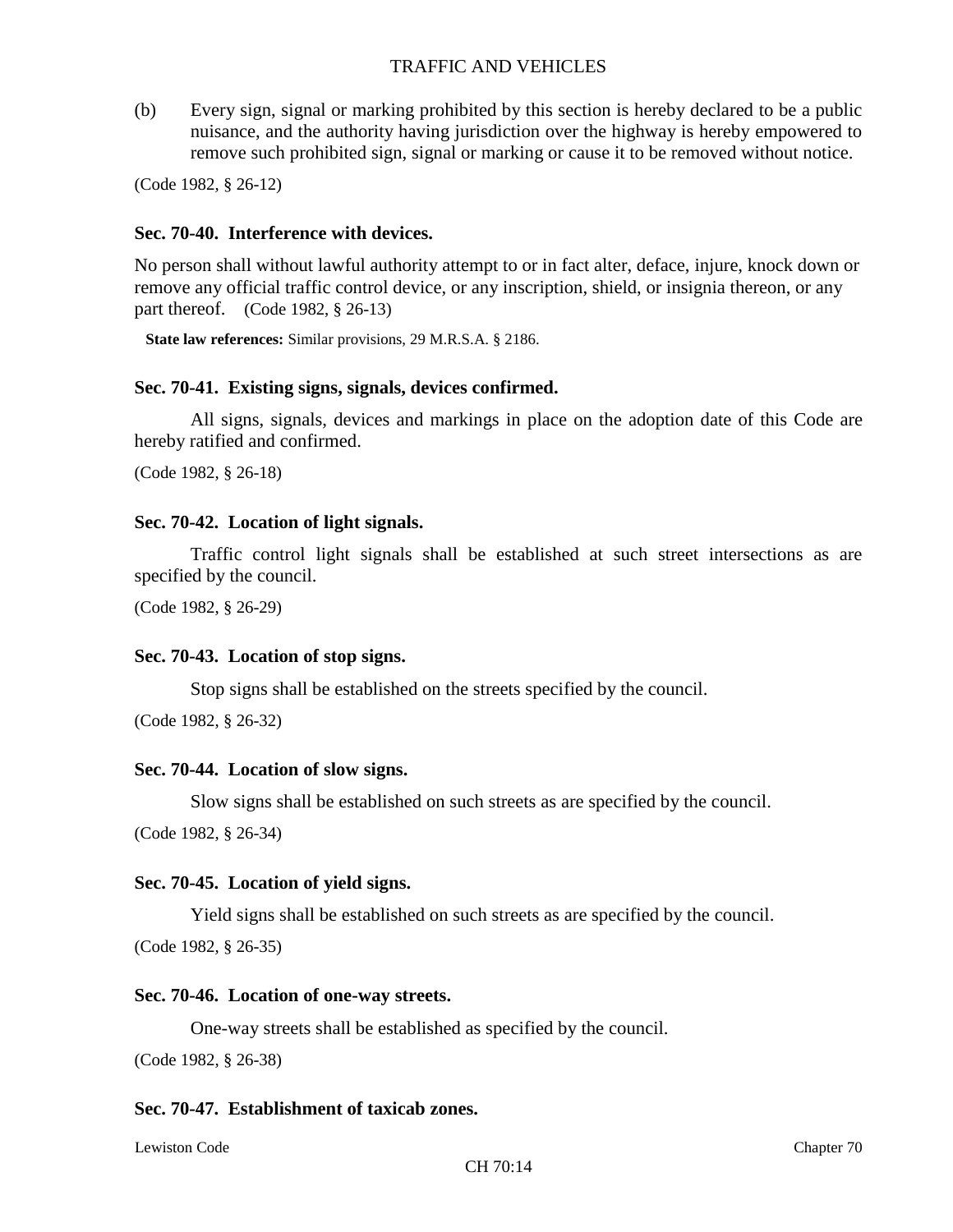A taxicab zone created by the city council shall be considered established when signs indicating such establishment are erected and maintained at each end of such space, which signs the chief of police is hereby authorized to erect and maintain. Such zones shall be as specified by the city council.

(Code 1982, § 26-127)

#### **Sec. 70-48. Establishment of bus stops.**

A bus stop created by the city council shall be considered established when signs indicating such establishment are erected and maintained at each end of such space, which signs the chief of police is hereby authorized to erect and maintain. Such zones shall be as specified by the city council.

(Code 1982, § 26-129)

#### **Sec. 70-49. Authority to designate temporary one-way streets.**

The police chief shall have the power to designate streets or parts thereof as subject only to one-way traffic, such designation to be effective only if suitable signs are conspicuously placed on or about the entrances to and exits from the affected areas, in the event of an emergency requiring such one-way traffic for the avoidance of traffic congestion which would be prejudicial to the health, safety and welfare of the inhabitants of the city or property located therein, such designation and signs to be removed at the termination of such emergency. In addition to emergency conditions, the following occasions shall be proper ones for the application of the above power to designate temporary one-way traffic in areas affected by such occasions, such designation and signs to be removed after such conditions cease to exist:

- (1) Church services.
- (2) Parades.
- (3) Athletic events.
- (4) Any event, meeting or occasion attracting or likely to attract a large number of persons.
- (5) Excavations or other repairs to streets.

(Code 1982, § 26-39)

#### **Sec. 70-50. Authority to place signs at places of assemblage.**

The police chief is authorized to place temporary or permanent traffic control signs in front of the entrances to places of assemblage or any building in which entertainments, plays, shows, exhibitions and the like are given and for such period as the police chief in his discretion may deem wise under the circumstances.

(Code 1982, § 26-100)

### **Secs. 70-51--70-70. Reserved.**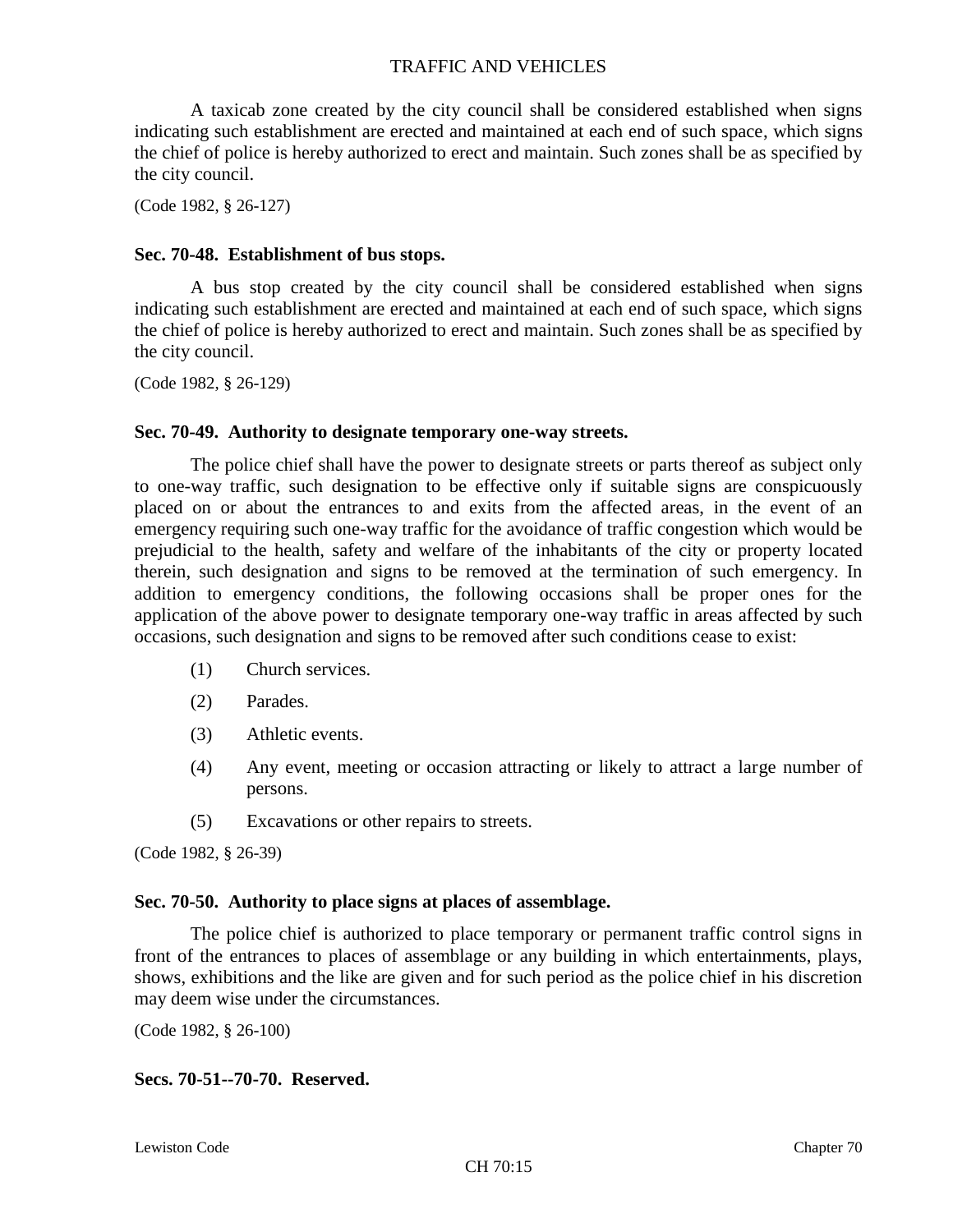## **ARTICLE III. OPERATION\***

**\*State law references:** Operation of vehicles, 29 M.R.S.A. § 891 et seq.

#### **Sec. 70-71. Processions; funeral identification.**

A funeral composed of a procession of vehicles shall be identified as such by the display upon the outside of each vehicle of a pennant or other identifying insignia or by such other method as may be determined and designated by the police chief.

(Code 1982, § 26-16)

#### **Sec. 70-72. Driving in processions.**

Each driver in a funeral or other procession shall drive as near to the righthand edge of the roadway as practical and follow the vehicle ahead as closely as is practical and safe.

(Code 1982, § 26-58)

#### **Sec. 70-73. Driving through processions prohibited; exception.**

No driver of a vehicle shall drive between the vehicles comprising a funeral or other authorized procession while they are in motion and when such vehicles are conspicuously designated as required in this article. This section shall not apply at intersections where traffic is controlled by traffic control signals or police officers.

(Code 1982, § 26-59)

#### **Sec. 70-74. Limitation on transporting mobile, modular or prefabricated homes.**

No mobile home, modular or prefabricated home, except those homes licensed or registered as campers, shall be transported within the city limits between the hours of 3:00 p.m. and 5:30 p.m.

(Code 1982, § 26-17)

#### **Sec. 70-75. Warning devices.**

No person shall sound an automobile horn, bell or other sound device on a vehicle anywhere in the city at any time, except when necessary for safe driving.

(Code 1982, § 26-28)

#### **Sec. 70-76. Entering through street.**

After the driver of a vehicle has stopped in obedience to a stop sign at the entrance to a through street, such driver shall then proceed cautiously, yielding the right-of-way to vehicles which have entered the intersection from such through street or which are approaching so closely on such through street as to constitute an immediate hazard, but may then proceed.

(Code 1982, § 26-30)

Lewiston Code Chapter 70 **State law references:** Similar provisions, 29 M.R.S.A. § 949.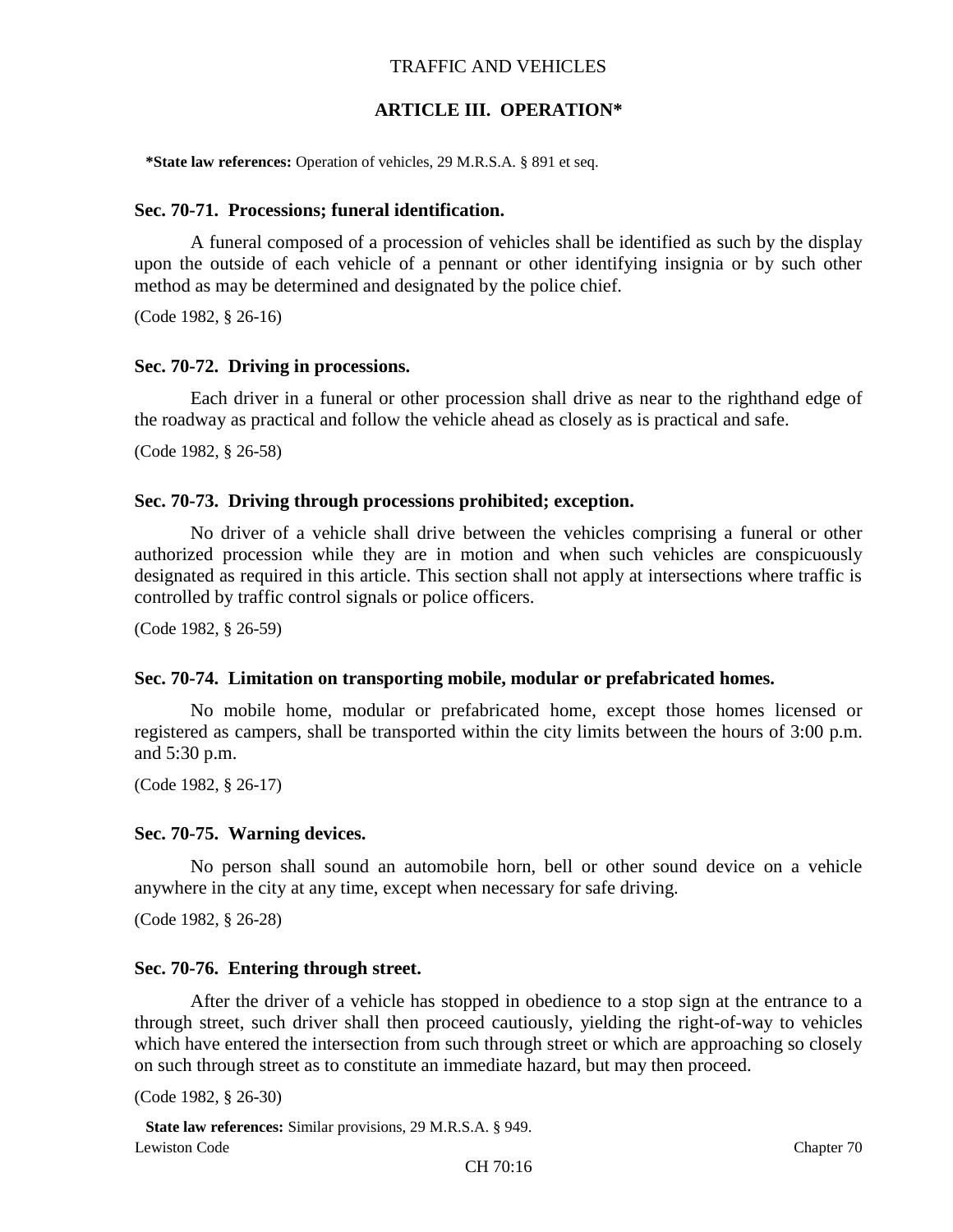### **Sec. 70-77. Obedience to stop signs.**

The operator of a vehicle shall bring such vehicle to a full stop, yielding the right-of-way to all vehicles or pedestrians approaching from either direction on the intersecting street immediately before entering or crossing an intersection at which a stop sign has been erected; provided however, that whenever a traffic officer is stationed at such intersection, such officer shall have the right to regulate traffic thereat.

(Code 1982, § 26-31)

**State law references:** Similar provisions, 29 M.R.S.A. § 949.

#### **Sec. 70-78. Obedience to slow signs.**

The operator of a vehicle shall proceed slowly immediately before entering and while crossing an intersection at which a slow sign has been erected; provided, however, that whenever a traffic officer is stationed at any intersection, such officer shall have the right to regulate traffic thereat.

(Code 1982, § 26-33)

#### **Sec. 70-79. Obedience to yield signs.**

The operator of a vehicle shall yield the right-of-way before entering or crossing an intersection at which a yield sign has been erected; provided, however, that whenever a traffic officer is stationed at such intersection, such officer shall have the right to regulate traffic thereat.

(Code 1982, § 26-36)

**State law references:** Failure to yield the right-of-way, consequences, 29 M.R.S.A. § 948.

#### **Sec. 70-80. Obedience to one-way streets.**

Upon those streets which are designated by the council as one-way streets, vehicular traffic shall move only in the indicated direction when signs indicating the direction of traffic are erected and maintained at every intersection where movement in the opposite direction is prohibited, which signs the police chief is hereby authorized and directed to erect and maintain.

(Code 1982, § 26-37)

**State law references:** Similar provisions, 29 M.R.S.A. § 993.

#### **Sec. 70-81. Speed regulations generally.**

Any person driving a vehicle on a street shall drive such vehicle at a careful and prudent speed not greater than is reasonable and proper, having due regard to the traffic, surface and width of the highway, and of any other conditions then existing, and no person shall drive any vehicle upon a street at such a speed as to endanger any person or property.

(Code 1982, § 26-41)

**State law references:** Similar provisions, 29 M.R.S.A. § 1252(1); municipal authority to regulate the speed, 29 M.R.S.A. § 1256.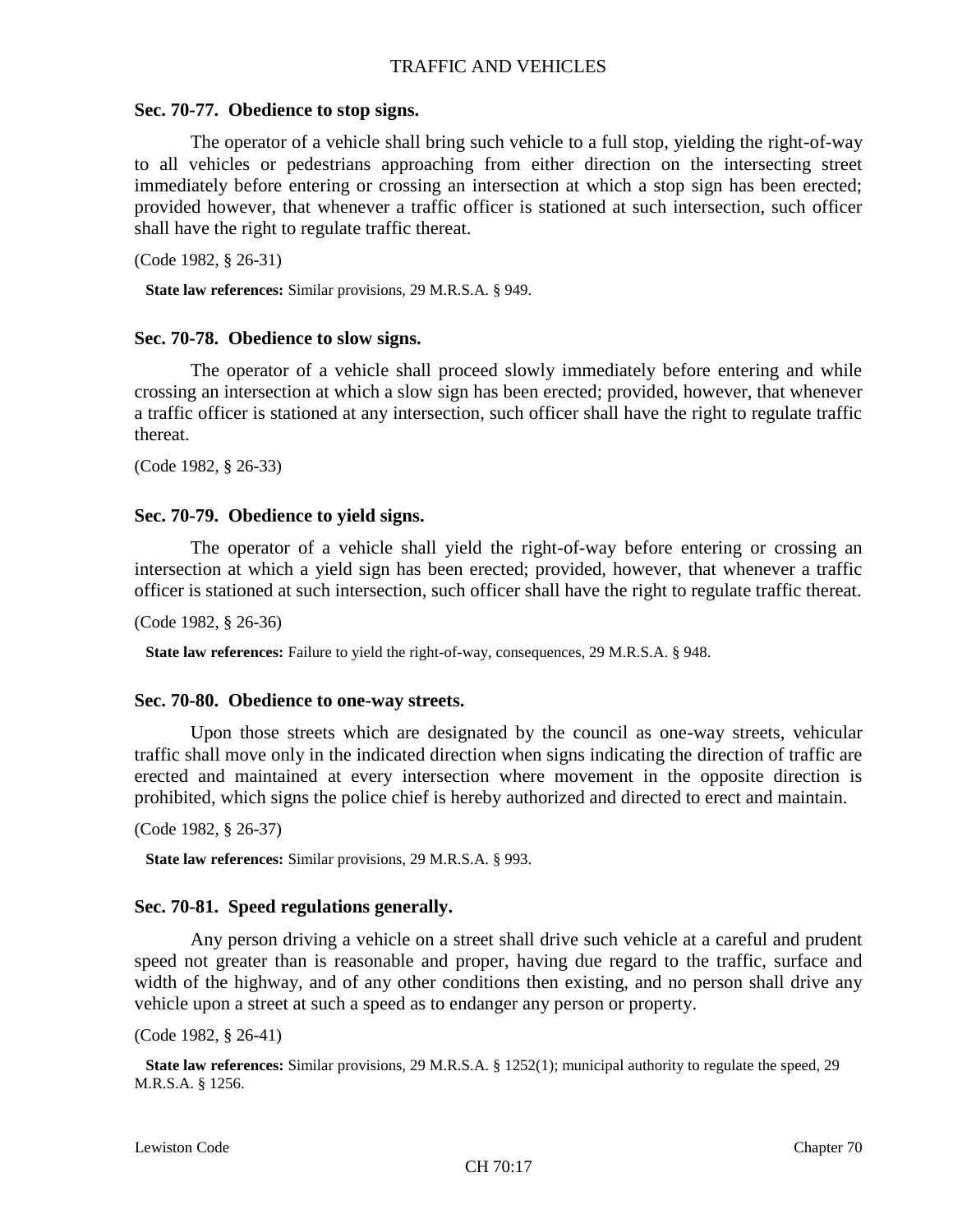### **Sec. 70-82. Excess speed; prima facie evidence.**

Any speed in excess of the limits established by law shall be prima facie evidence that the driver's speed is not reasonable and proper as defined in this article.

(Code 1982, § 26-40)

### **Sec. 70-83. Speed limits at specific locations.**

The rates of speed and speed limits on all streets and roads within the municipality shall be determined and defined by state statute. As authorized by the Maine Department of Transportation, exceptions to the standard speed limits shall be maintained in the City of Lewiston's Traffic Schedule and may be incorporated into the Schedule based upon administrative authority and does not require action by the municipal officers.

(Code 1982, § 26-42; Ord. No. 14-02, 03-27-14)

**State law references:** Similar provisions, 29 M.R.S.A. § 1252.

### **Sec. 70-84. Right-of-way.**

All vehicles shall have the right-of-way over other vehicles, except authorized emergency vehicles when operated on official business and the drivers thereof sound audible signals by bell, siren or exhaust whistle, approaching at intersecting public ways, except traffic circles or rotary intersections, from the left and shall give the right-of-way to those approaching from the right; except that traffic officers stationed at such intersection may otherwise regulate traffic thereat, and except at intersections where traffic is controlled by traffic control signals in operation or by stop signs. (Code 1982, § 26-43)

**State law references:** Similar provisions, 29 M.R.S.A. § 944.

## **Sec. 70-85. Entering traffic from curb.**

The driver of a vehicle starting from a curb or roadway edge shall yield the right-of-way to all moving traffic on the roadway; he shall not enter or attempt to enter such moving traffic until he can do so safely. (Code 1982, § 26-44)

## **Sec. 70-86. Entering from alley or private driveway.**

The driver of a vehicle entering a public way from a private road, alley, driveway or building shall yield the right-of-way to all vehicles approaching on such public way and shall yield the right-of-way to any pedestrian approaching on such public way or sidewalk; and before crossing any sidewalk, or before entering such public way where no sidewalk shall exist, shall proceed cautiously across such sidewalk or into such public way.

```
(Code 1982, § 26-45)
```
**State law references:** Similar provisions, 29 M.R.S.A. § 944.

## **Sec. 70-87. Yielding right-of-way to pedestrians.**

Lewiston Code Chapter 70 When traffic control signals are not in place or not in operation, the driver of a vehicle shall yield the right-of-way, slowing down or stopping if need be to so yield, to a pedestrian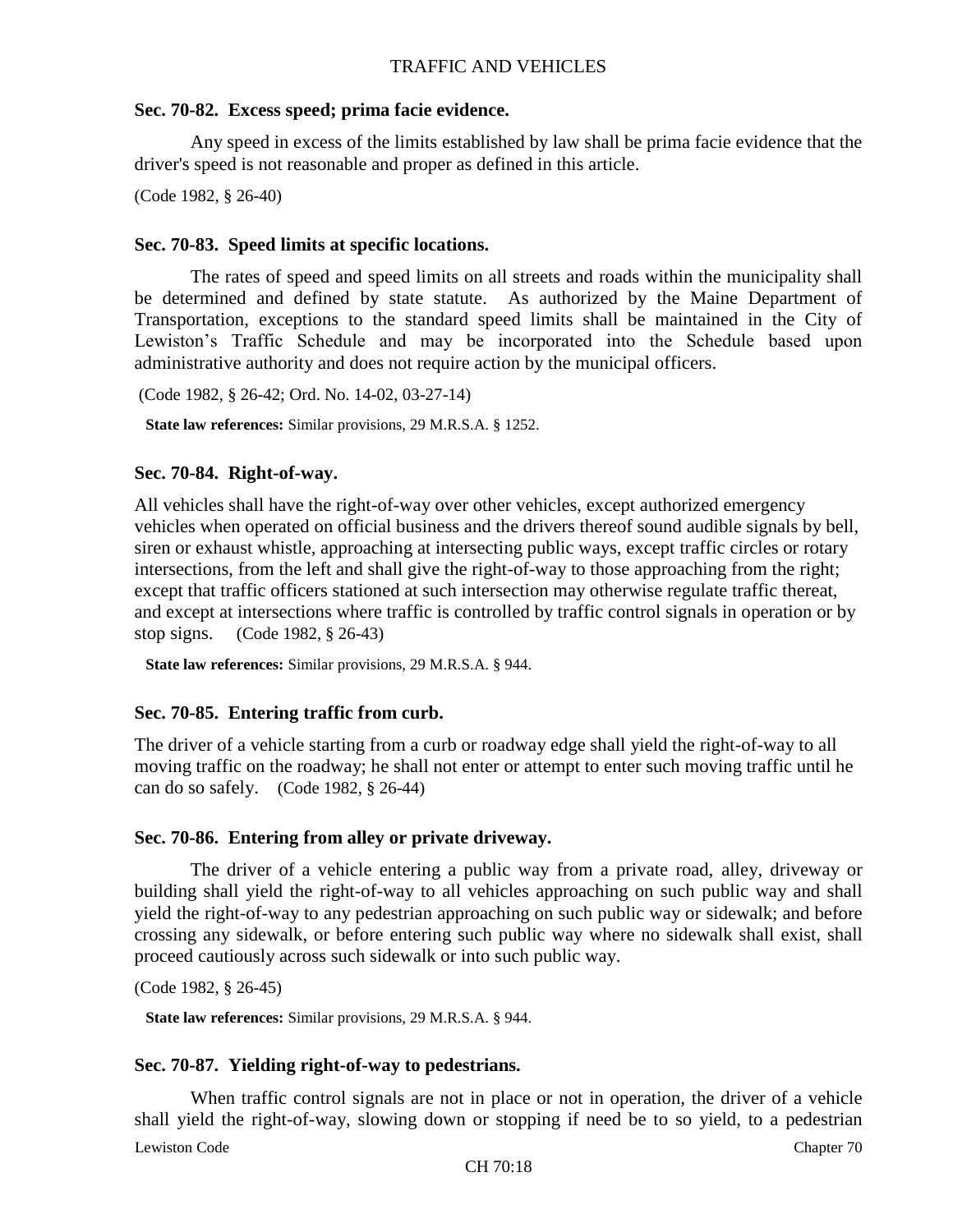crossing the roadway within any crosswalk when the pedestrian is upon the half of the roadway upon which the vehicle is traveling, or when the pedestrian is approaching so closely from the opposite half of the roadway as to be in danger, but no pedestrian shall suddenly leave a curb or other place of safety and walk or run into the path of a vehicle which is so close that it is impossible for the driver to yield.

(Code 1982, § 26-46)

**State law references:** Similar provisions, 29 M.R.S.A. § 954.

#### **Sec. 70-88. Obstructing traffic at intersection, crosswalk.**

No driver shall enter an intersection or a marked crosswalk unless there is sufficient space on the other side of the intersection or crosswalk to accommodate the vehicle he is operating without obstructing the passage of other vehicles or pedestrians, notwithstanding any traffic control signal indication to proceed.

(Code 1982, § 26-47)

**State law references:** Approaching stop intersection regulated, 29 M.R.S.A. § 949.

#### **Sec. 70-89. Procedure for right turn.**

The driver of a vehicle intending to turn to the right at an intersection or into an alley or private road or driveway shall approach such intersection or point of turning as closely as practicable to the righthand curb or boundary of the street, in the lane for traffic nearest to the righthand side of the street, and in turning shall keep as closely as practicable to the righthand curb.

(Code 1982, § 26-48)

**State law references:** Similar provisions, 29 M.R.S.A. § 994.

#### **Sec. 70-90. Procedure for left turns.**

The driver of a vehicle intending to turn left at an intersection or into an alley or a private road or driveway shall approach such intersection or point of turning in the lane for traffic to the right of and nearest to the centerline of the street, with the left side of the vehicle as near as possible to, and to the right of, the centerline of the street on which he is proceeding, and in turning shall pass beyond the center of the intersection, passing as closely as practicable to the right thereof before turning such vehicle to the left. For the purpose of this section, the "center of the intersection" shall mean the meeting point of the medial line of the streets intersecting one another. On one-way streets, such turn shall be made from the left lane of traffic.

(Code 1982, § 26-49)

**State law references:** Similar provisions, 29 M.R.S.A. § 994.

#### **Sec. 70-91. Left turn prohibited at certain intersections.**

It shall be unlawful for traffic to make a lefthand turn at such intersections as are specified by the council.

(Code 1982, § 26-50)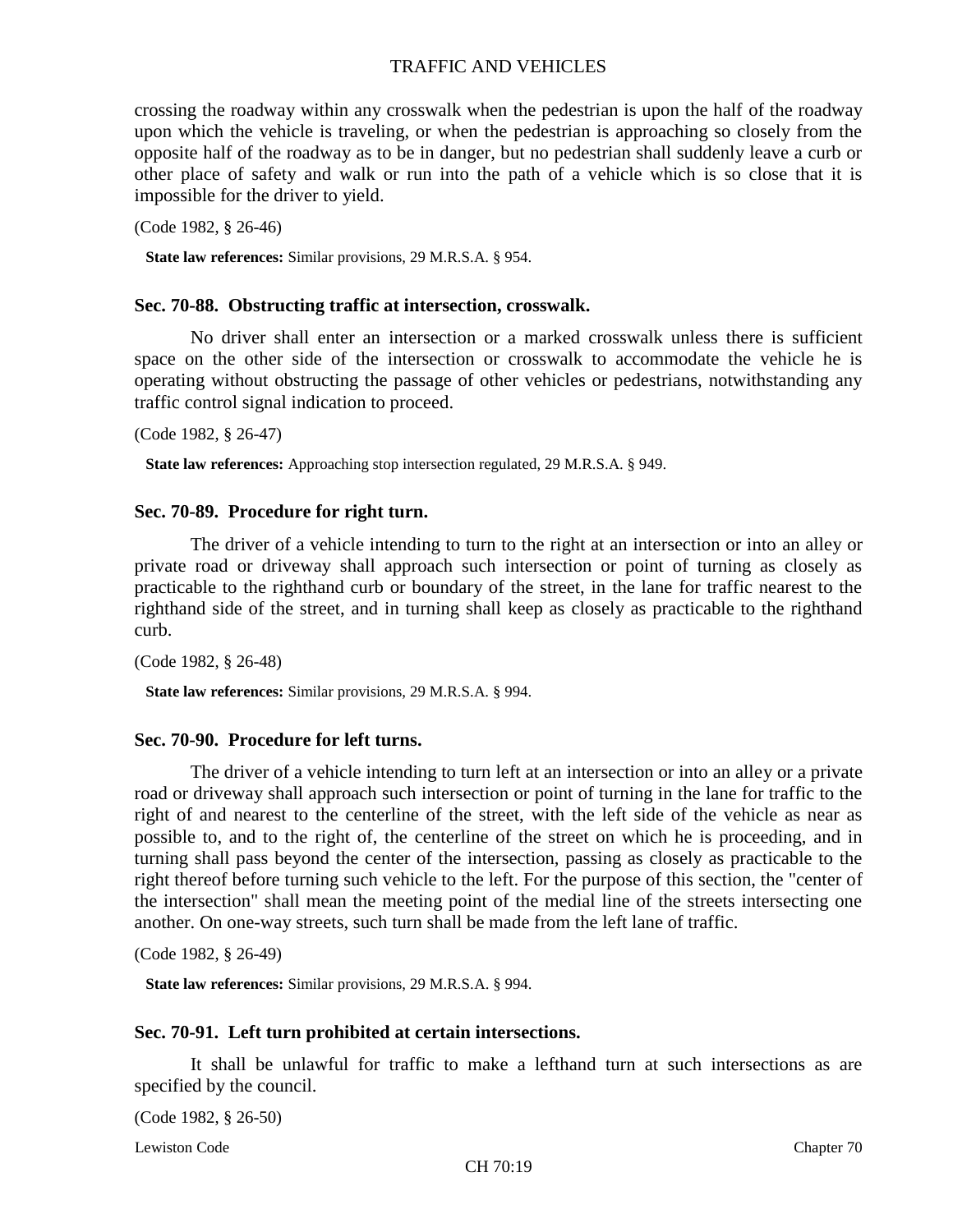### **Sec. 70-92. Turning around restricted.**

The driver of any vehicle shall not turn such vehicle so as to proceed in the opposite direction in the central business district and shall not upon any other street so turn a vehicle unless such movement can be made in safety and without interfering with other traffic. This section shall be effective where proper signs so indicate.

(Code 1982, § 26-51)

#### **Sec. 70-93. Passing.**

No driver of a vehicle shall leave the line on the right for the purpose of overtaking another vehicle unless there is a clear way in advance on the left. When overtaking another vehicle proceeding in the same direction, the driver of any vehicle shall pass at a safe distance to the left thereof, and shall not again drive to the right side of the roadway until safely clear of such overtaken vehicle. The driver of a vehicle on a street about to be overtaken and passed by another vehicle approaching from the rear shall give way to the right in favor of the overtaking vehicle on suitable and audible signal being given by the driver of the overtaking vehicle, and shall not increase the speed of his vehicle until completely passed by the overtaking vehicle. The driver of a vehicle shall not overtake and pass any other vehicle proceeding in the same direction at any intersection of highways or streets.

(Code 1982, § 26-52)

**State law references:** Similar provisions, 29 M.R.S.A. §§ 1151, 1152.

#### **Sec. 70-94. Backing limitation.**

The driver of a vehicle shall not back such vehicle unless such movement can be made with reasonable safety and without interfering with other traffic.

(Code 1982, § 26-53)

#### **Sec. 70-95. Passing vehicle stopped for pedestrians.**

Whenever any vehicle is stopped at a marked crosswalk or at any unmarked crosswalk at an intersection to permit a pedestrian to cross the roadway, the driver of any other vehicle approaching from the rear shall not overtake and pass such stopped vehicle.

(Code 1982, § 26-54)

**State law references:** Similar provisions, 29 M.R.S.A. § 954.

#### **Sec. 70-96. Duty on approach of emergency vehicles.**

Lewiston Code Chapter 70 Upon the immediate approach of an authorized emergency vehicle, when the driver thereof is giving an audible signal by siren, exhaust whistle or bell and emitting a flashing light, the driver of every other vehicle shall yield the right-of-way and shall immediately drive to a position parallel to, and as close as possible to, the righthand edge or curb of the roadway, clear of any intersection, and shall stop and remain in such position until the authorized emergency vehicle has passed, except when otherwise directed by a police officer. This section shall not operate to relieve the driver of an authorized emergency vehicle from the duty to drive with due regard for the safety of all persons using the highway. (Code 1982, § 26-55)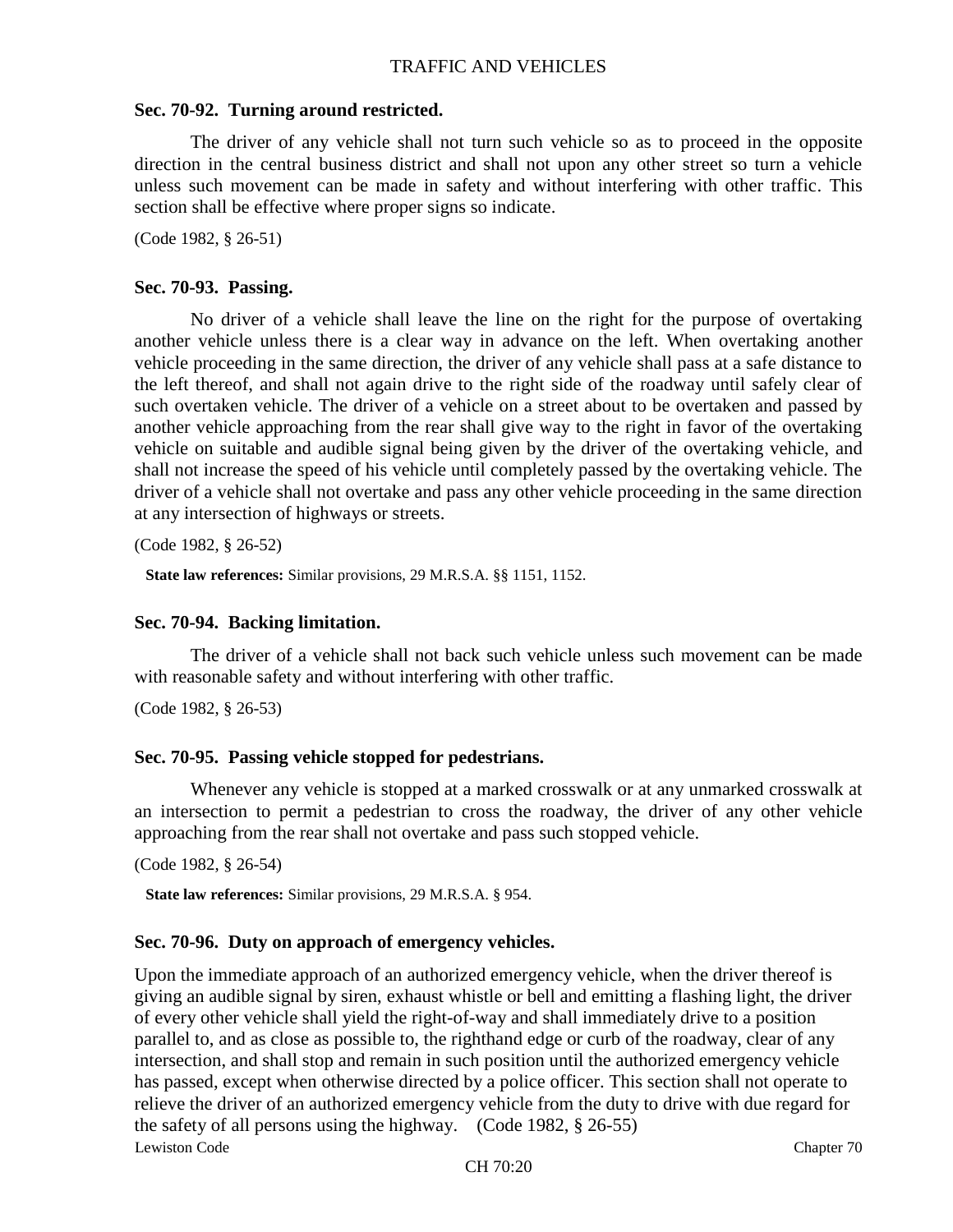**State law references:** Similar provisions, 29 M.R.S.A. § 946.

### **Sec. 70-97. Following and meeting snowplows.**

The driver of any vehicle other than one on official business shall not follow closer than 200 feet to any snowplow engaged in plowing. The driver of any vehicle meeting a snowplow engaged in plowing on a street shall turn off on another street, if practicable; otherwise, he shall come to a complete stop at least 50 feet away from such plow and not start again until the plow has passed. (Code 1982, § 26-56)

## **Sec. 70-98. Following, parking near fire apparatus.**

The driver of any vehicle other than one on official business shall not follow any fire apparatus traveling in response to a fire alarm closer than 500 feet or drive into or park such vehicle within the block where such fire apparatus has stopped in answer to the fire alarm.

(Code 1982, § 26-57)

**State law references:** Similar provisions, 29 M.R.S.A. § 1033.

### **Sec. 70-99. Authority to establish truck routes; use required.**

Truck traffic routes to be identified by signs and markings erected and maintained by the police department, as directed by the city council, may be established within the city limits; when established and posted, all persons driving motor vehicles into the city limits for the transportation of property through the city shall drive such vehicles over and along such established truck traffic routes.

(Code 1982, § 26-60)

## **Sec. 70-100. Heavy loads.**

During any part of the period between November 15 and April 15 of each year, except when the surface of the road is solidly frozen, no driver of a vehicle, the gross weight of which (vehicle and load combined) exceeds 3 1/2 tons, shall drive such vehicle on those streets duly posted to that effect at each end thereof.

(Code 1982, § 26-61)

## **Sec. 70-101. Crossing fire hose.**

No person shall drive a vehicle over any unprotected hose of the fire department when laid down on any street or private driveway, to be used at any fire or alarm of fire, without the consent of the fire department official in command.

(Code 1982, § 26-62)

**State law references:** Similar provisions, 29 M.R.S.A. § 996.

## **Sec. 70-102. Littering the streets prohibited.**

(a) No person shall operate a vehicle upon any public street in such a manner that material, refuse, feathers, junk or litter of any kind drips, sifts, leaks, drops or otherwise escapes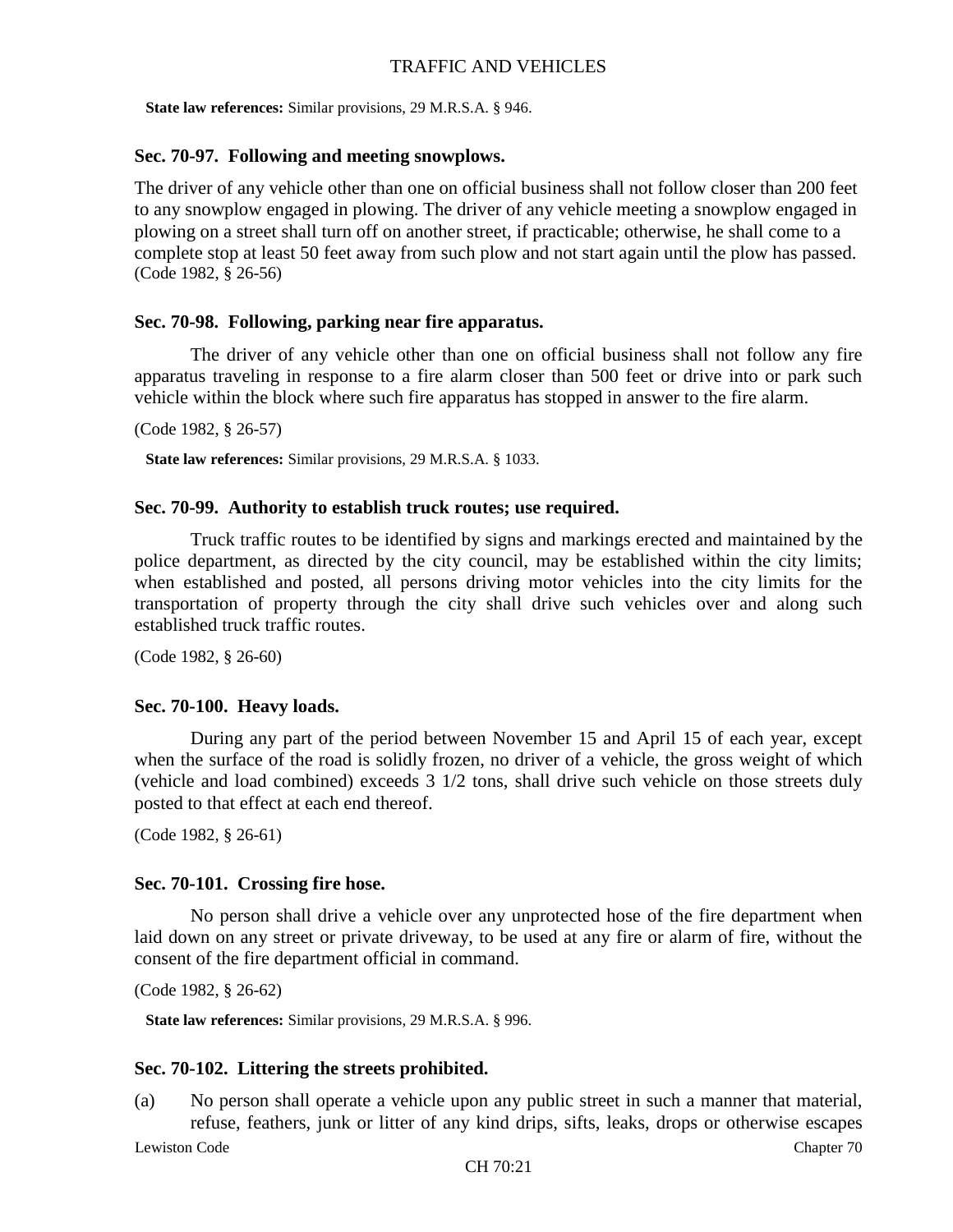therefrom and lands upon the surface of any street.

- (b) No person shall operate any truck or other vehicle carrying waste, feathers, trash, refuse or loose materials of any nature whatsoever, excepting trucks hauling sand, gravel or dirt, unless such truck or vehicle is equipped with a device suitable to prevent any of the aforementioned materials from escaping the truck or vehicle in any way. For a violation of this section to occur, there need not be proof that such material did escape and land on the roadway.
- (c) Any person found in violation of this provision shall be subject to the following penalties:
	- (1) A person who disposes of less than 15 pounds or 27 cubic feet of litter as defined above is subject to a forfeiture of not more than \$500.00 nor less than \$100.00 for the first violation and a forfeiture of not more than \$500.00 nor less than \$200.00 for a subsequent violation.
	- (2) A person who disposes of more than 15 pounds or 27 cubic feet of litter but less than 500 pounds or 100 cubic feet of litter, is subject to a forfeiture of not more than \$500.00 nor less than \$200.00 for the first violation and a forfeiture of not more than \$1,000.00 nor less than \$500.00 for a subsequent violation.

(Code 1982, § 26-64)

**State law references:** Maine Litter Control Act, 17 M.R.S.A. § 2261 et seq.

## **Sec. 70-103. Mufflers regulated.**

No person shall drive a motor vehicle, except a fire department vehicle, on a street unless such motor vehicle is equipped with a muffler in good working order and in constant operation to prevent excessive noise and annoying smoke, nor use a muffler cutout on any vehicle, except a fire department vehicle upon any street.

(Code 1982, § 26-65)

## **Sec. 70-104. Riding on motorcycles.**

No person operating a motorcycle shall ride other than upon the permanent and regular seat attached thereto, or carry any other person, nor shall any other person ride upon such motorcycle, other than upon a firmly attached seat to the rear or side of the operator.

(Code 1982, § 26-66)

## **Sec. 70-105. No through traffic.**

Whenever authorized signs are erected indicating any street or part thereof to be for no through traffic, as authorized by the city council, no person shall drive a vehicle upon any such street or portion thereof except drivers of vehicles having business or whose residences are within such restricted area.

(Code 1982, § 26-67)

## **Sec. 70-106. Trucks and buses prohibited on certain streets.**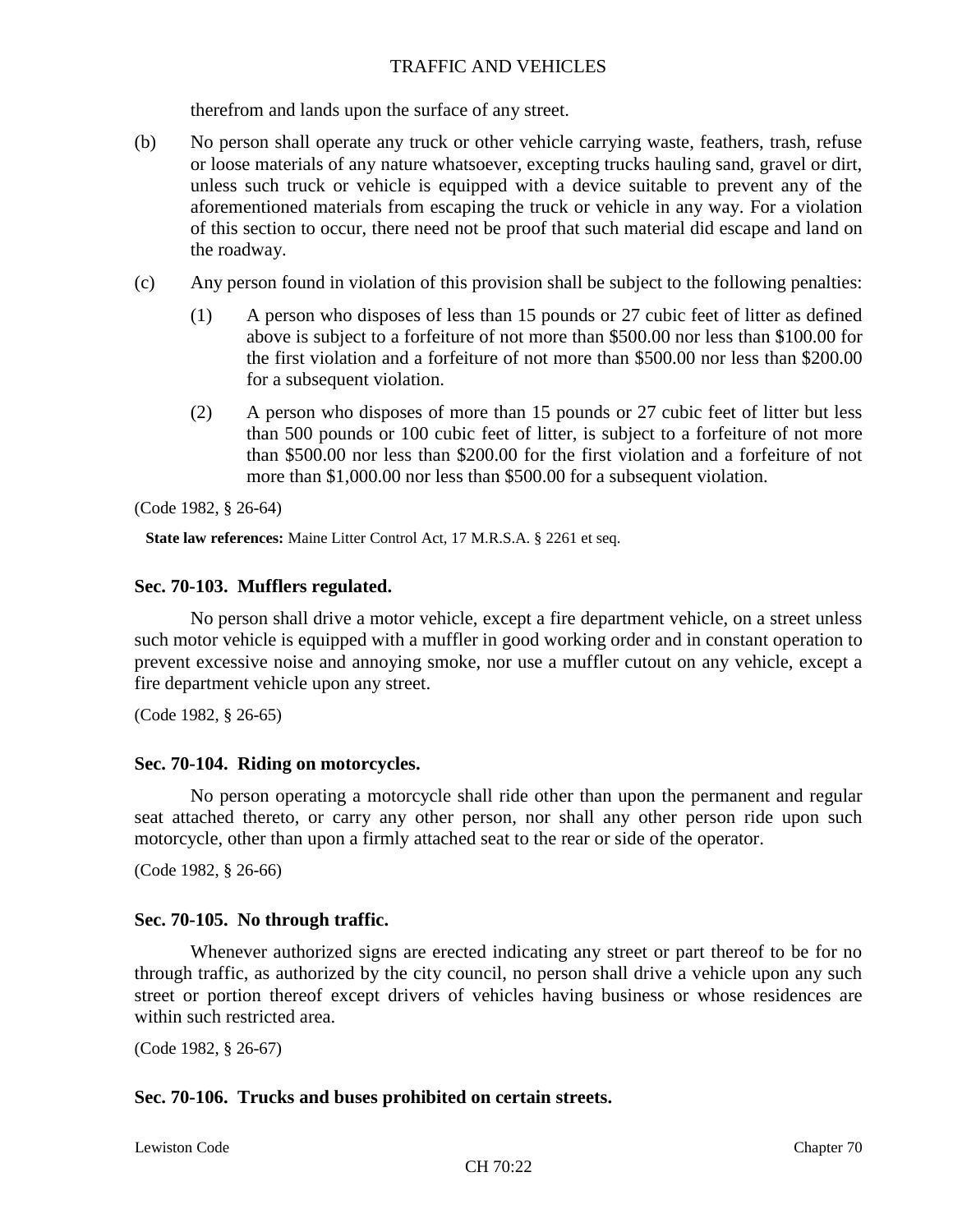No truck which exceeds a gross weight as determined by the city council and no bus other than a local passenger bus picking up and discharging passengers along designated routes at specified stops shall travel over the streets or parts of streets designated as restricted to such vehicles being so, as authorized by the city council, except when necessary to render service to or to deliver supplies to persons residing or businesses and industries located adjacent thereto.

(Code 1982, § 26-68; Ord. No. 98-9, 10-15-98)

#### **Secs. 70-107--70-130. Reserved**.

## **ARTICLE IV. STOPPING, STANDING AND PARKING\***

**\*State law references:** Municipal authority to lay out and regulate parking places, 23 M.R.S.A. § 2802; municipal authority to regulate traffic by means of signal devices or other methods, 29 M.R.S.A. § 1256.

## **DIVISION 1. GENERALLY**

#### **Sec. 70-131. Regulations not exclusive.**

The provisions of this article imposing a time limit on parking or governing loading and unloading shall not relieve any person from the duty to observe other and more restrictive provisions prohibiting or limiting the stopping, standing or parking of vehicles or governing loading and unloading in specified places or at specified times.

Notwithstanding the imposition of a fine, at the discretion of the officer, the police may require the operator to immediately move the vehicle from a location in violation to a location where parking is permitted; or cause any vehicle parked in violation of these prohibitions to be removed and stored at the owner's expense, if it presents a danger to those using the public way, or would unduly interfere with the free movement of traffic. (Code 1982, § 26-81; Ord. No. 13-13, 2-6-14)

#### **Sec. 70-132. Liability of vehicle registrant.**

The fact that a vehicle is unlawfully parked shall be prima facie evidence of the unlawful parking of such vehicle by the person in whose name such vehicle is registered.

(Code 1982, § 26-82)

#### **Sec. 70-133. Exception for nonresidents.**

Anything in this article to the contrary notwithstanding, the police chief is authorized to waive payment on any parking violation ticket issued to a nonresident when in the opinion of the police chief such violation is due to lack of knowledge of the violated provision of this chapter; provided, however, that this benefit shall not be extended to any violation deemed by the police chief to be deliberate, continued or flagrant, and provided that in no event shall this benefit extend to violation of the provision prohibiting parking in front of a hydrant area.

(Code 1982, § 26-83)

#### **Sec. 70-134. Alternate penalty provision, payment schedule.**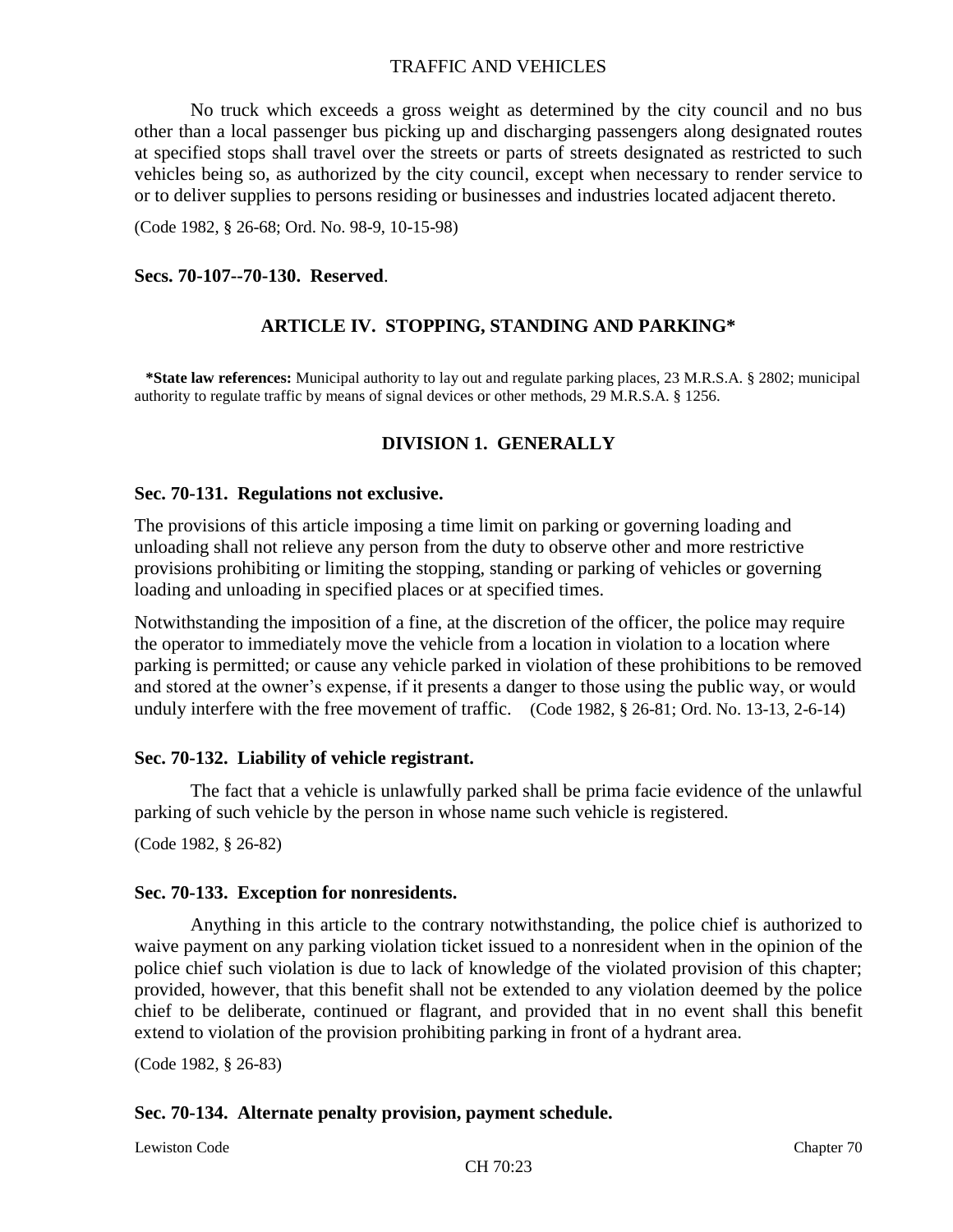- (a) Persons violating any provision of this chapter relating to parking are subject to the general penalty provisions of section 1-8 of this Code. They may, however, if a summons to court has not been issued, elect, in lieu of such penalty, to pay for each violation in accordance with the city's policy manual as approved by the city council.
- (b) Payments for parking violations shall be made to such bureau as the city administrator shall designate. Such payments shall in no event be construed as an enforced imposition of a fine or penalty, but on the other hand shall be construed to be an amount which an offender may voluntarily contribute toward the cost and expense of furnishing to the public a less expensive alternative method of regulating and administering traffic law violations.
- (c) The fee[s] set forth in accordance with the city's policy manual as approved by the city council will double if not paid within 15 days.

(Code 1982, § 26-84; Ord. No. 99-5, 3-18-99; Ord. No. 02-22, 11-12-02; Ord. No. 04-14, 7-1-04; Ord. No. 08-06i, 8-14-08 Ord. No. 10-04, 3-18-10)

# **Sec. 70-135. Parking not to obstruct traffic.**

No person shall stop, stand, park or leave his vehicle on any street in such a manner or under such conditions so as to obstruct the free passage of other vehicles in either direction, unless specifically permitted by a police officer, or so as to leave available less than ten feet of the width of the roadway for free movement of vehicular traffic.

(Code 1982, § 26-85)

## **Sec. 70-136. Obstructing sidewalk.**

No person shall stop with any horse, team, cart, carriage, truck, automobile, motor vehicle or other vehicle on or across any sidewalk in the city in such manner as to hinder or obstruct travel over such sidewalk.

(Code 1982, § 26-86)

## **Sec. 70-137. Fire zones.**

No vehicle shall remain backed up to a curb in the fire zone, except when actually loading or unloading, provided the same can be done without obstructing travel, and only between the hours of 7:00 p.m. and 10:00 a.m.

(Code 1982, § 26-87)

**Cross references:** Fire prevention and protection, ch. 38.

## **Sec. 70-138. Parallel parking required, exception.**

(a) No person shall allow, permit or suffer any vehicle registered in his name to stand or be parked on any street other than parallel with the edge of the roadway, headed in the direction of lawful traffic movement and within 12 inches of the curb or edge of the roadway.

(b) When specifically authorized by a police officer, any person may back a vehicle to the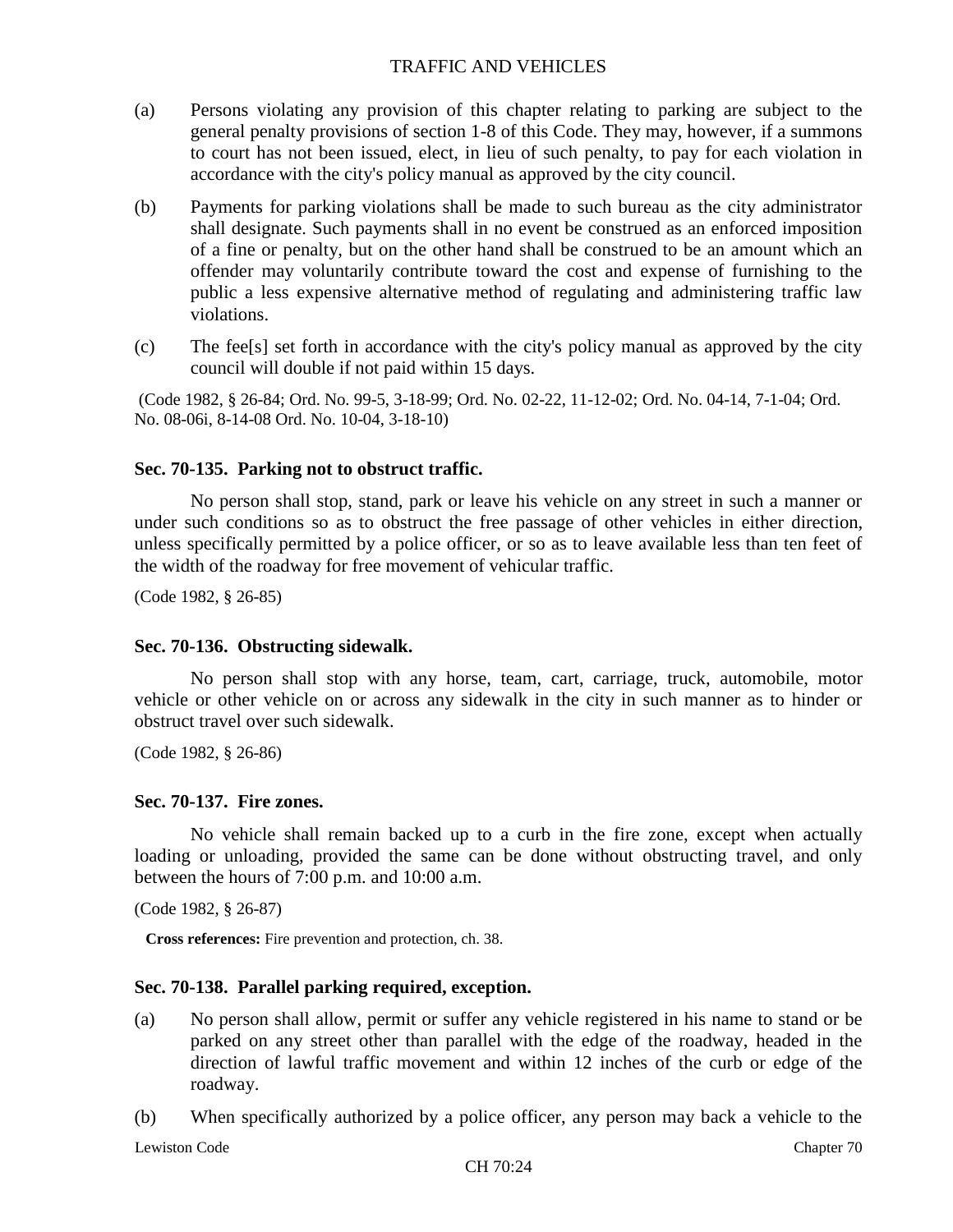curb for the purpose of loading or unloading merchandise or materials for a period not in excess of 30 minutes. No person shall so back a vehicle to a curb unless specifically authorized by a police officer, and no person shall in any event back a vehicle onto any curb or sidewalk in this city.

(Code 1982, § 26-88)

#### **Sec. 70-139. Diagonal parking.**

Diagonal parking is hereby prohibited, except as otherwise provided by the city council.

(Code 1982, § 26-89)

### **Sec. 70-140. Parking prohibited in specified places.**

No person shall stop, stand or park a vehicle, except when necessary to avoid conflict with other traffic or in compliance with the law or the directions of a police officer or traffic control device, in any of the following places:

- (1) On a sidewalk.
- (2) In front of a public or private driveway or alleyway.
- (3) Within an intersection.
- (4) Within 15 feet of a fire hydrant.
- (5) On a crosswalk.
- (6) Within 25 feet of the near corner of the curbs at an intersection, except where otherwise designated.
- (7) Within 15 feet upon the approach to any stop sign located at the side of a roadway.
- (8) Within 20 feet of the driveway entrance to any fire station and on the side of a street opposite the entrance to any fire station within 75 feet of such entrance when properly signposted.
- (9) Alongside or opposite any street excavation or obstruction when stopping, standing or parking would obstruct traffic.
- (10) On the roadway side of any vehicle stopped or parked at the edge of a curb of a street.
- (11) Upon any bridge.
- (12) At any place where official signs or curb painting so prohibit.
- (13) On or within 25 feet of any railroad tracks.

(Code 1982, § 26-104)

#### **Sec. 70-141. Parking in alleys.**

No person shall park a vehicle within an alley in such a manner or under such conditions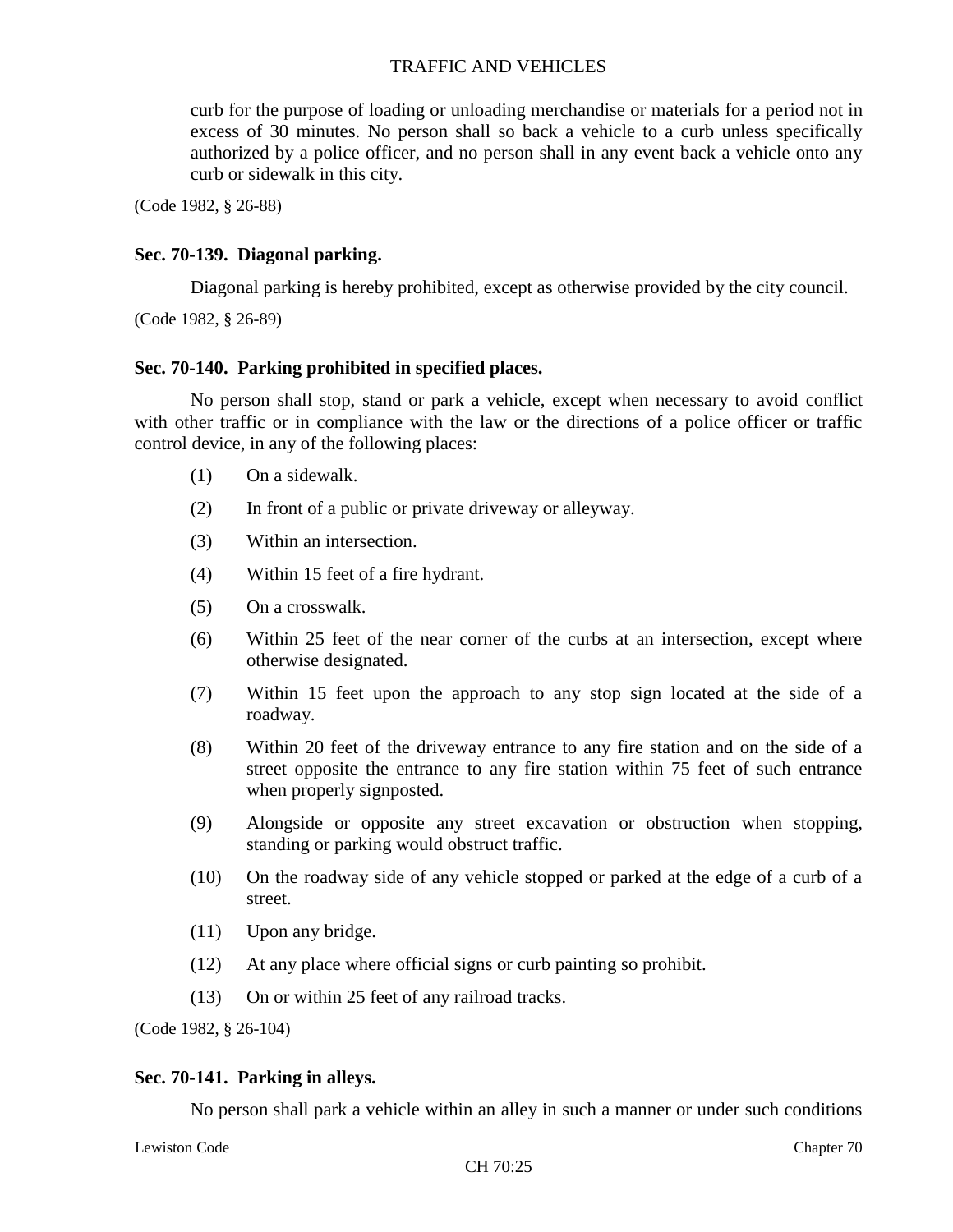as to leave available less than ten feet of the width of the roadway for the free movement of vehicular traffic, and no person shall stop, stand or park a vehicle within an alley in such position as to block the driveway entrance to any abutting property.

(Code 1982, § 26-90)

## **Sec. 70-142. Standing of large vehicles regulated.**

No owner, driver or person in charge of any vehicle which has a carrying capacity of more than 6,000 pounds, or which including load is more than 25 feet in length, or which including load is more than eight feet in width, or which including load is more than 12 feet and six inches in height, shall permit such vehicle to stand upon any public street in the city for a longer period than one hour at any one time.

(Code 1982, § 26-91)

### **Sec. 70-143. Truck loading and unloading in fire zone.**

From 9:00 a.m. to 5:00 p.m. on any day except on Sundays and public holidays, trucks and drays are prohibited from loading or unloading freight, goods and merchandise at all places, stores and buildings in the fire zone when it is reasonably feasible to perform such work off the street or in an adjacent alley, unless such loading or unloading can be done within five minutes.

(Code 1982, § 26-92)

#### **Sec. 70-144. Public utility vehicles.**

Vehicles operated by the city or by public utility companies, used for installation, repair and maintenance purposes, may be exempted by the police chief upon notice to the city clerk, in each case, temporarily for the period while actually at work at a definite location, from any of the requirements of this article, provided that during such exemption period, work will be conducted with all reasonable dispatch, and that such precautions as the police chief may require in the interest of public safety shall be taken. The police chief is authorized to place temporary signs prohibiting parking in such places at the scene of work as in his discretion he deems necessary to facilitate traffic and the work in progress. Subject to the necessary exceptions provided by this section, this article shall nevertheless be observed insofar as practicable. Upon receipt of such notice, the city clerk shall notify the police chief, the fire chief, and the director of public works of such operations.

(Code 1982, § 26-93)

## **Sec. 70-145. Interference with snow removal and sweeping, street paving, repairs.**

No vehicle shall be parked at any time on any public street or way so as to interfere with or hinder the plowing or removal of snow, sweeping, street paving and/or street repairs by the city. Any person parking a vehicle in violation of a no parking sign, provided such signs shall have been posted for a period of four hours except in case of snowplowing when such signs shall have been posted for a period of two hours, shall be in violation of this section. Notwithstanding the imposition of a fine, the chief of police may also cause any vehicle parked in violation of this section to be removed and stored at the owner's expense.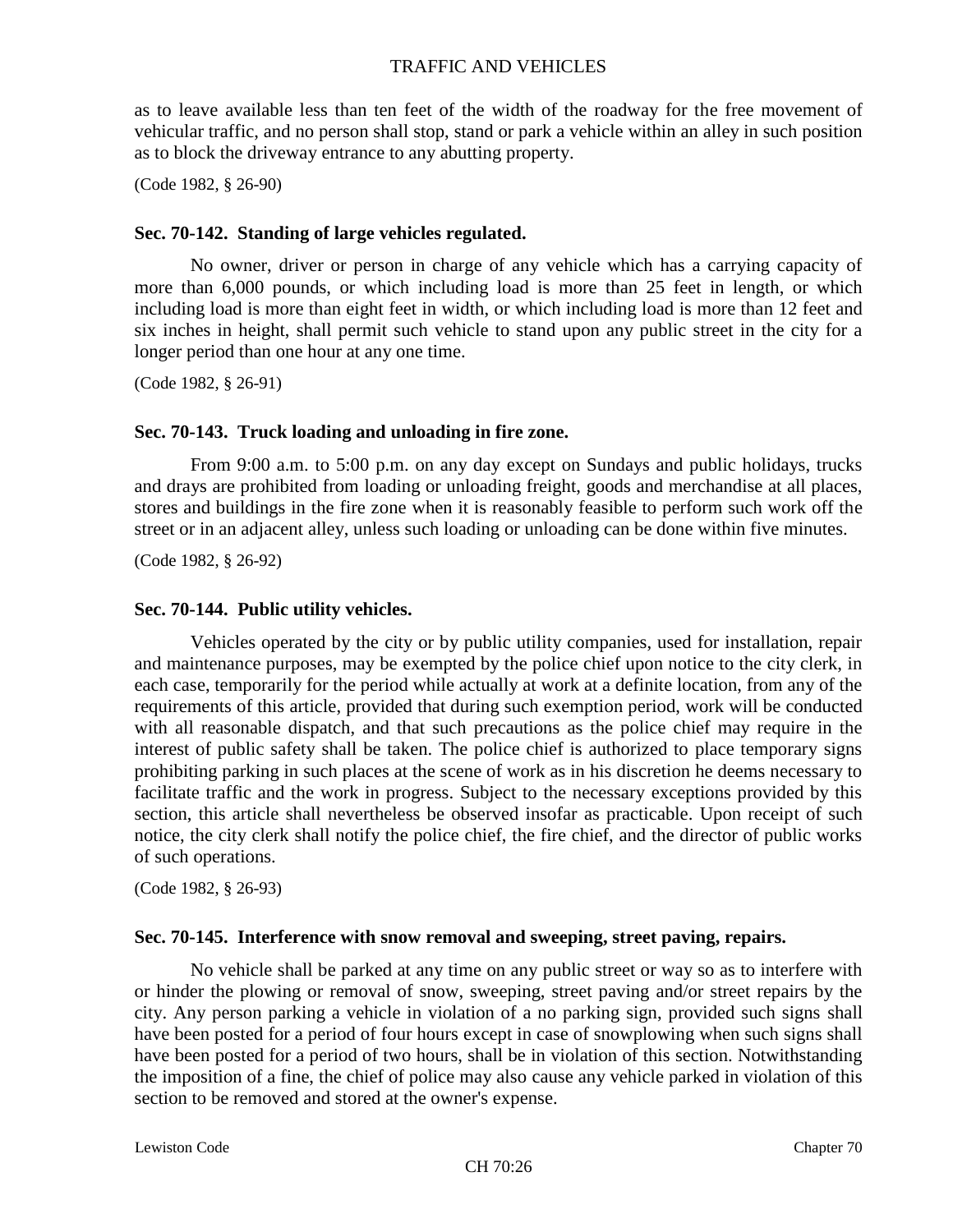(Code 1982, § 26-94)

**State law references:** Similar provisions, 29 M.R.S.A. § 1111.

#### **Sec. 70-146. Parking to advertise, perform maintenance.**

No person shall park a vehicle upon any roadway for the principal purpose of advertising, displaying such vehicle for sale or washing, greasing or repairing such vehicle except repairs necessitated by an emergency.

(Code 1982, § 26-95)

**Cross references:** Advertising, ch. 6.

## **Sec. 70-147. Parking in front of theaters.**

No person shall park a vehicle between the hours of 1:00 p.m. and 11:00 p.m. within a space of 30 feet measured by the police chief along the curbline in front of the main entrance of any theater and marked by a sign. (Code 1982, § 26-96)

### **Sec. 70-148. Duty when leaving vehicle unattended.**

No person driving or in charge of a motor vehicle shall permit it to stand on any roadway unattended without first effectively setting the brakes thereon and stopping the motor of such vehicle. No person shall allow an animal-drawn vehicle to be unattended unless it is reasonably fastened. No person shall leave an unattended vehicle with an ignition key in the vehicle.

(Code 1982, § 26-97)

**State law references:** Similar provisions, 29 M.R.S.A. § 942.

#### **Sec. 70-149. Abandonment of a vehicle; removal, expense.**

- (a) No person shall abandon any vehicle of any kind on any street of the city. The chief of police is hereby authorized to remove and arrange for the storage of any such abandoned vehicle from any street. The owner shall be responsible for the expense of towing and storage of a vehicle which has been removed pursuant to this provision.
- (b) Removal of a vehicle described in subsection (a) of this section or any part or accessory from the vehicle without the written consent of the owner or person in charge of the premises or property where the vehicle is located is a class E crime. This subsection applies to all persons, including the owner of the vehicle.

(Code 1982, § 26-98)

**State law references:** Similar provisions, 29 M.R.S.A. §§ 1111, 2610(7).

#### **Sec. 70-150. Authority to designate hazardous or congested places; parking restricted.**

- (a) The police chief with the approval of the council is hereby authorized to determine and designate by proper signs places in which the stopping, standing or parking of vehicles would create an especially hazardous condition or would cause unusual delay to traffic.
- (b) When official signs are erected at hazardous or congested places as authorized in this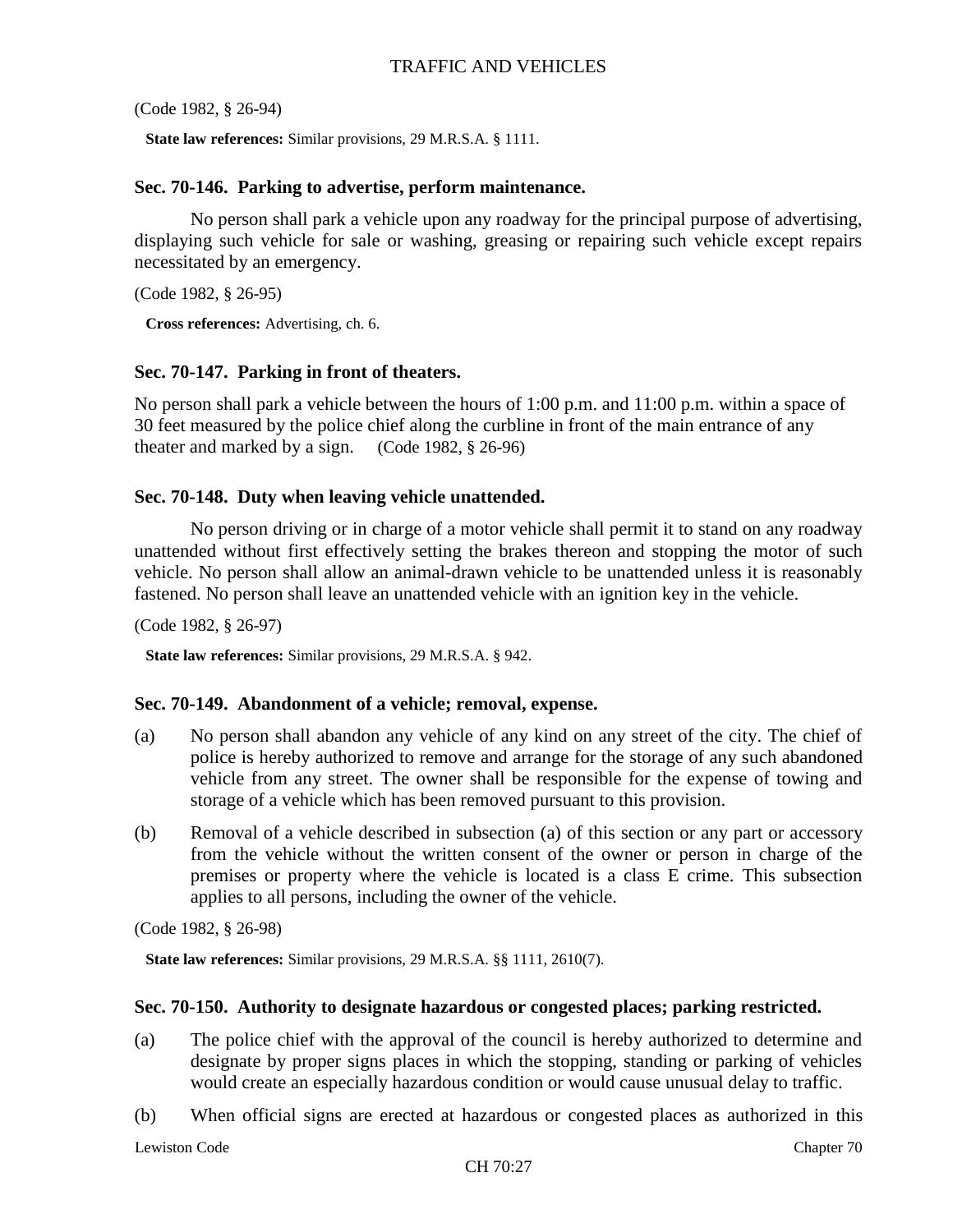section, no person shall stop, stand or park a vehicle in any such designated place.

(Code 1982, § 26-99; Ord. No. 13-13, 2-6-14)

# **Sec. 70-151. Authority to regulate parking adjacent to school property.**

The police chief is hereby authorized to cause temporary or permanent signs to be erected, indicating no parking adjacent to any school property, when such parking would, in his opinion, interfere with traffic or create a hazardous situation. When official signs are erected indicating no parking adjacent to any school property, no person shall park a vehicle in any such designated place.

(Code 1982, § 26-101)

## **Sec. 70-152. Lights on parked vehicles.**

Whenever a vehicle is lawfully parked in a place and under conditions where there is sufficient artificial light to make such vehicle clearly visible from a distance of not less than 500 feet in each direction, no lights need be displayed upon such parked vehicle; otherwise, lights must be displayed during the period from one-half hour before sunset to one-half hour before sunrise. Any lighted headlamps upon a parked vehicle shall be depressed or dimmed.

(Code 1982, § 26-102)

**State law references:** Similar provisions, 29 M.R.S.A. § 1071.

## **Sec. 70-153. Reserved.**

## **Sec. 70-154. Parking prohibited on even-numbered sides of certain streets.**

During the period commencing December 1 and terminating March 31 of the following year, it shall be unlawful for any person to stop, park or stand any vehicle or leave such vehicle unattended on the even-numbered side of the public streets specified by the city council; provided, however, that metal signs at least 18 inches by 12 inches, with red printing on white background, be installed 150 feet apart on such streets giving notice of this restriction.

(Code 1982, § 26-105; Ord. No. 02-22, 11-12-02; Ord. No. 08-11, 1-15-09)

## **Sec. 70-155. Parking prohibited on odd-numbered sides of certain streets.**

During the period commencing December 1 and terminating March 31 of the following year, it shall be unlawful for any person to stop, park or stand any vehicle or leave such vehicle unattended on the odd-numbered side of the public ways or streets specified by the city council; provided, however, that metal signs 18 inches by 12 inches, with red printing on white background, be installed 150 feet apart on such streets giving notice of this restriction.

(Code 1982, § 26-106; Ord. No. 02-22, 11-12-02; Ord. No. 08-11, 1-15-09)

## **Sec. 70-156. Places where parking prohibited at all times, fire lanes.**

When signs are erected giving notice thereof, no person shall park a vehicle at any time upon any of the streets or parts of streets as specified by the city council, nor shall any person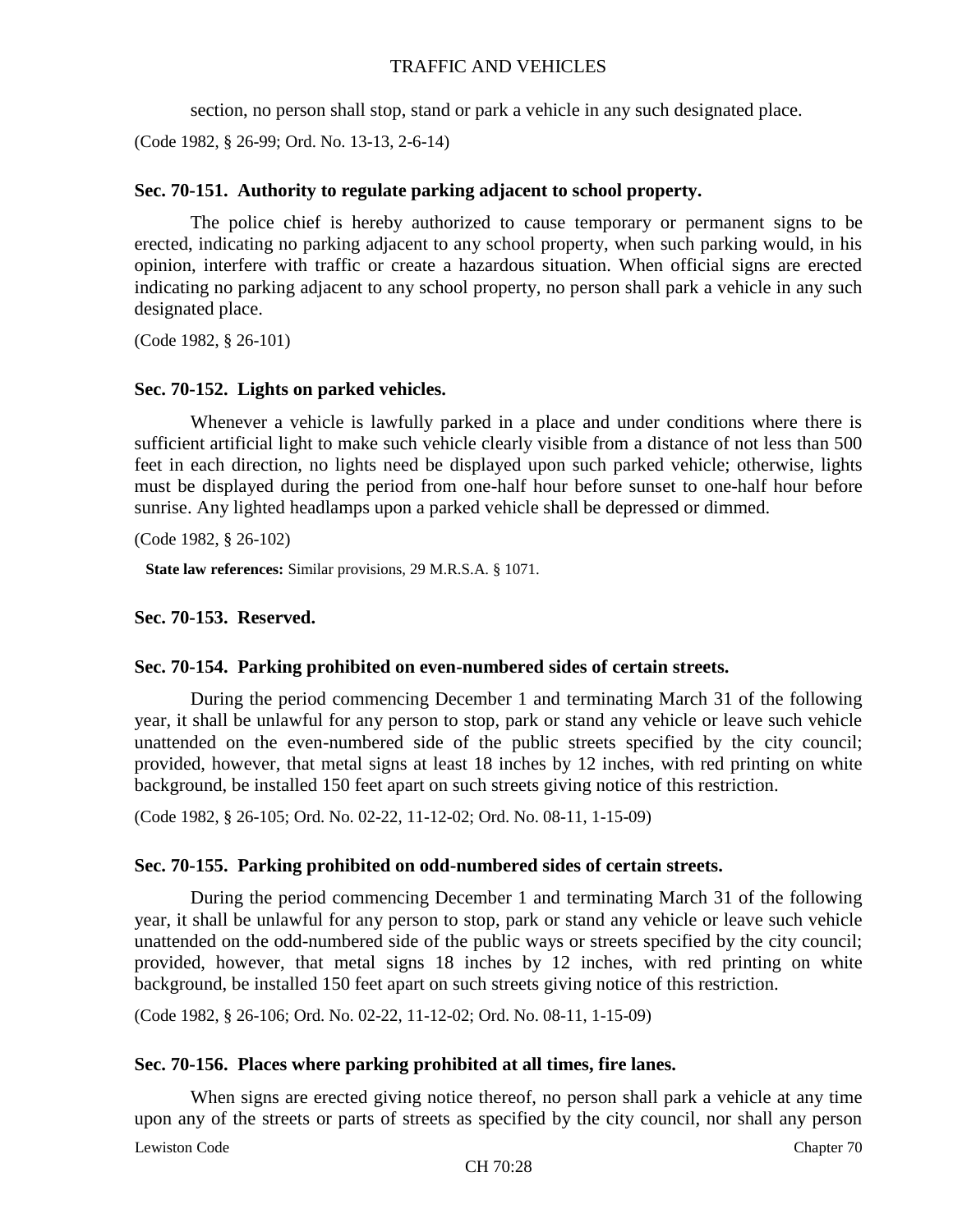stop, stand or park a vehicle at any time in any fire lane enumerated in this section or as specified by ordinance:

- (1) Any corner: No parking within 25 feet of any corner.
- (2) Bridge: No parking on any bridge.
- (3) Driveways: No person shall park a vehicle so as to block any driveway.

(Code 1982, § 26-107)

### **Sec. 70-157. Limited daytime parking in business area.**

No person shall stop, stand or park any vehicle for more than one hour between the hours of 9:00 a.m. and 6:00 p.m. of any day except Sundays and legal holidays in front of any store, shop or place of business offering services to the public; provided, that this restriction shall not apply in those areas where parking is otherwise limited or restricted to less than one hour, or where parking is forbidden, or within any loading zone, taxi stand or bus stop.

(Code 1982, § 26-108)

### **Sec. 70-158. Parking time limited on streets.**

- (a) No person shall park a vehicle on streets or sections of streets for longer than the period of time specified by the city council and identified by signs erected in each block.
- (b) No person shall park a vehicle on streets or sections of streets between dates or during times specified by the city council and identified by signs erected in each block.

(Code 1982, §§ 26-109--26-115; Ord. No. 99-6, 4-1-99; Ord. No. 08-11, 1-15-09; Ord. No. 11-03, 4-14- 2011; Ord. No. 12-10, 10-4-12)

## **Secs. 70-159--70-165. Reserved.**

## **Sec. 70-166. Parking in alleys prohibited.**

Parking shall be prohibited in all alleys in the city.

(Code 1982, § 26-121)

## **Sec. 70-167. Overnight parking prohibited.**

No vehicle shall be parked, stopped or allowed to stand on such streets as are specified by the city council between the hours of 11:00 p.m. and 6:00 a.m., during the period commencing September 1 and ending May 31, except in cases of emergency. (Ord. No. 17-10, 10-5-17)

## **Sec. 70-168. All-night parking.**

On such streets as are specified by the city council, vehicles may be parked, stopped or allowed to stand between the hours of 6:00 p.m. and 9:00 a.m. the following day with the exception of areas adjacent to fire hydrants, warehouse doors, and any loading zones which may be appropriately designated.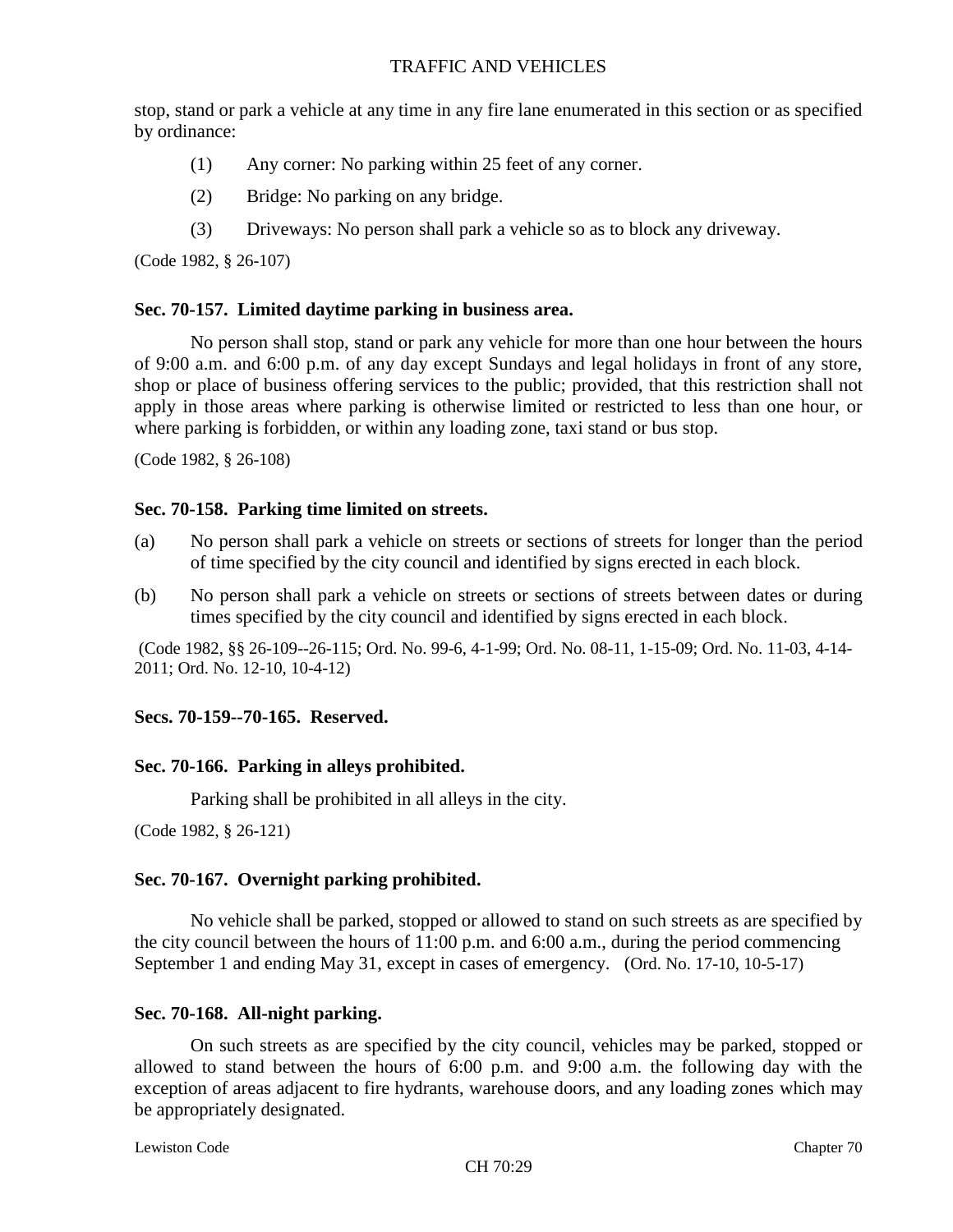(Code 1982, § 26-123)

## **Sec. 70-169. Daytime parking prohibited.**

No vehicle shall be parked, stopped or allowed to stand on such streets as are specified by the city council between the hours of 9:00 a.m. and 6:00 p.m., except in cases of emergency. (Code 1982, § 26-124)

# **Sec. 70-170. Parking prohibited on Monday through Saturday.**

Parking is prohibited from Monday through Saturday upon such streets as are specified by the city council.

(Code 1982, § 26-125)

## **Sec. 70-171. Parking prohibited between 2:30 p.m. and 5:30 p.m., Monday through Friday.**

No vehicle shall be parked, stopped or allowed to stand on such streets as are specified by the city council between the hours of 2:30 p.m. and 5:30 p.m., Monday through Friday, except in cases of emergency.

(Code 1982, § 26-126)

## **Sec. 70-172. Restricted use of taxi zones, emergencies.**

No person shall stop, park or stand any vehicle other than a taxi in a taxi zone, except in an emergency.

(Code 1982, § 26-128)

**Cross references:** Taxicabs, § 82-26 et seq.

## **Sec. 70-173. Restricted use of bus stop zones.**

No person shall stop, park or stand any vehicle other than a bus in a bus stop zone, except in an emergency.

(Code 1982, § 26-130)

## **Sec. 70-174. Bus and taxicab drivers regulated; time restriction.**

- (a) The driver of a bus shall not stand or park such bus upon any street in any business district at any place other than at a space which has been officially designated and appropriately marked a bus stop, except that this provision shall not prevent the driver of any such vehicle from temporarily stopping in accordance with other stopping or parking regulations at any place for the purpose of and while actually engaged in loading or unloading passengers.
- (b) The driver of a taxicab shall remain in the driver's seat, except while actually engaged in admitting or discharging passengers or transporting their luggage, while such taxicab is in a space which has been officially designated a taxi zone.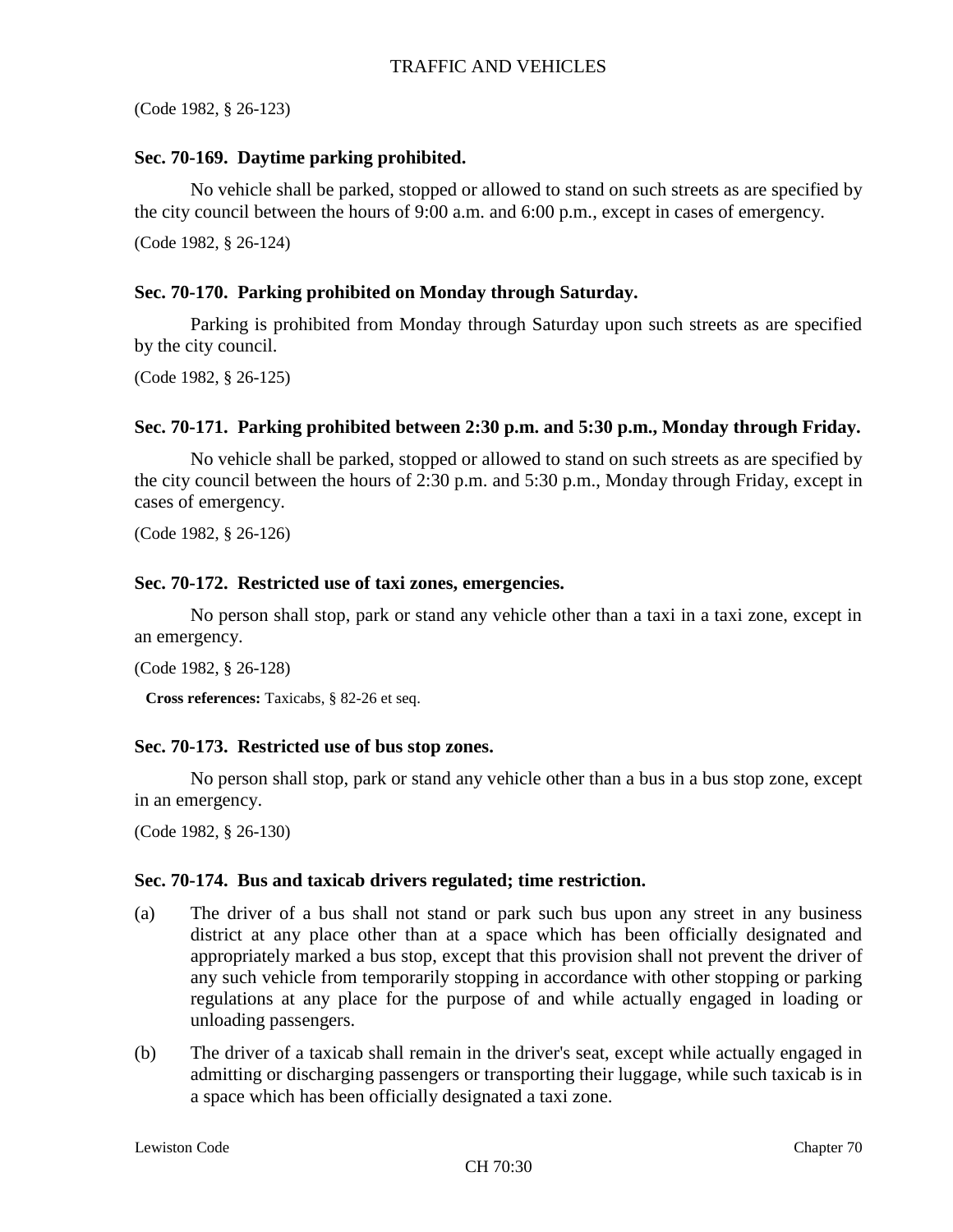(c) The driver of a bus or a taxicab is hereby authorized to park such vehicle in his designated space without restriction as to time.

(Code 1982, § 26-131)

#### **Sec. 70-175. Other persons' use of bus stops and taxicab zones.**

No person shall stop, stand or park a vehicle other than a bus or a taxicab in any such space which has been officially designated and appropriately marked a taxi zone or a bus stop, except that the driver of any passenger car or light delivery vehicle may stop the same therein for the purpose of and while actually engaged in loading or unloading passengers or parcels and when such stopping does not interfere with any operator who desires to drive a bus into such space.

(Code 1982, § 26-132)

#### **Sec. 70-176. Reserved parking spaces.**

The chief of police is hereby authorized to designate reserved parking spaces:

- (1) Where failure to do so would create traffic congestion;
- (2) When the space is to be for work in a building adjacent to such space;
- (3) For the physically handicapped; or
- (4) For city officers and employees.

(Code 1982, § 26-133)

#### **Sec. 70-177. Loading zones.**

- (a) *Designation.* Loading zones shall be located at such locations as are specified by the city council, and shall have such time limitations as are specified by the city council.
- (b) *Use limited.* No person shall stop, stand, park or leave any vehicle upon any street where an officially designated loading zone space is appropriately marked, except for the purpose of and while actually engaged in the act of either loading or unloading passengers or personal property of every nature. It shall be unlawful for any person to cause, allow, permit or suffer any such vehicle registered in his name to be stopped, parked or left in a manner contrary to the above provisions. This section shall not be interpreted as a limitation upon section 70-143.

(Code 1982, §§ 26-146, 26-147)

## **Sec. 70-178. Interference with snow removal.**

Lewiston Code Chapter 70 No vehicle shall be parked at any time on any public street or way so as to interfere with or hinder the removal of snow from the street or way by the city by plowing, loading, and hauling, and any person parking a vehicle in violation of a parking ban or no parking sign placed on any street or way because of snow plowing, loading, or hauling operations shall be guilty of an offense. Notwithstanding the imposition of a fine, the chief of police or his or her designee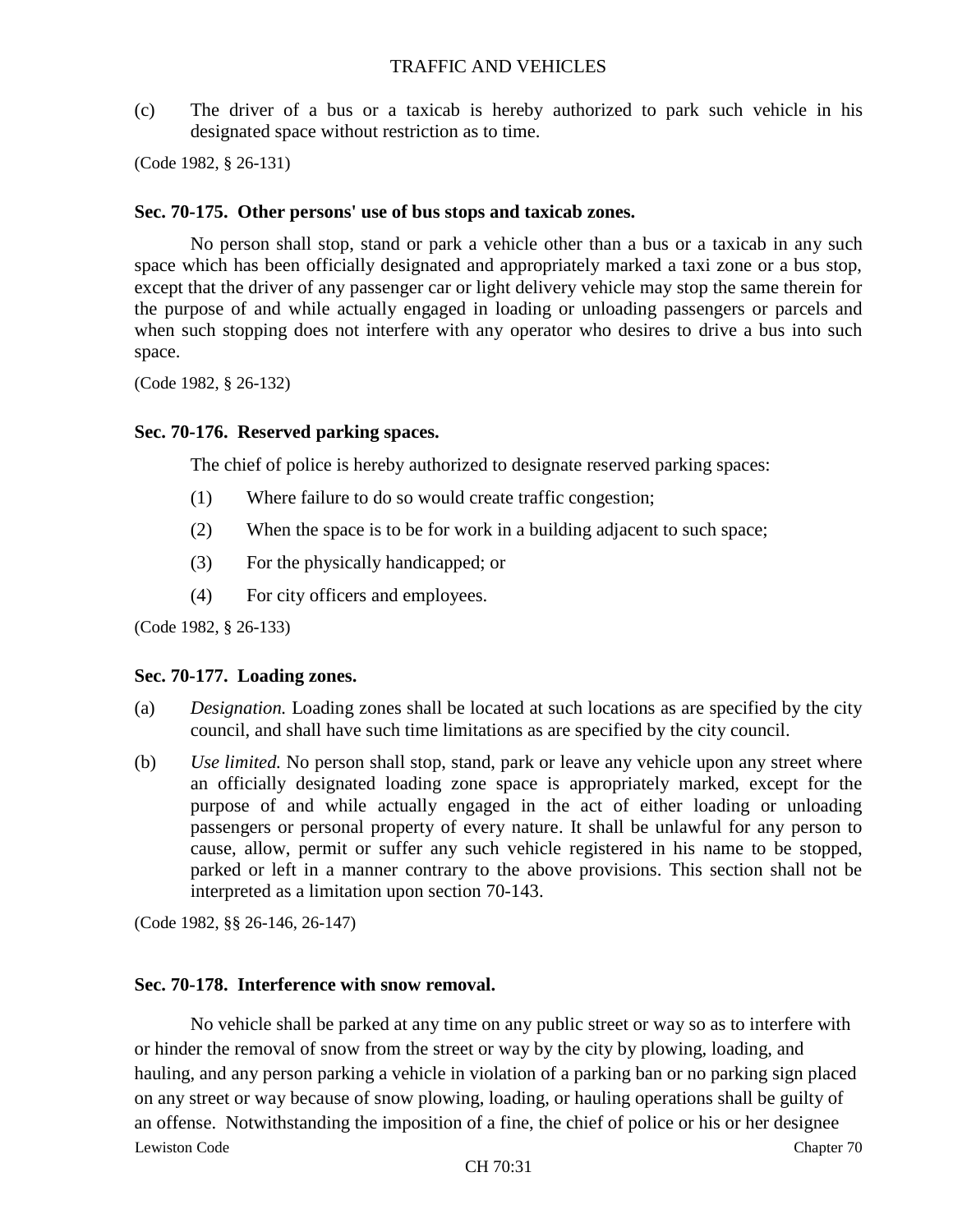may also cause any vehicle so parked to be removed from such street in accordance with the provisions of this chapter. (Ord. No. 12-10, 10-4-12)

## **Sec. 70-179. On-street parking by permit only**

- (a) *Designation.* The city council may designate and establish time limitations and permit fees for on-street parking by permit only zones.
- (b) *Use limited.* No person shall stop, stand, park, or leave any vehicle upon any street where an officially designated on-street parking by permit only zone has been established and appropriately marked, except those vehicles displaying a permit issued by the City authorizing them to utilize the zone.

(Ord. No. 18-14, 01-17-19)

# **Sec. 70-180. Student Drop Off and Pick Up Only.**

No person shall stop, stand, park or leave any vehicle upon any street where an officially designated Student Drop Off and Pick Up zone has been established and appropriately marked, except in cases of emergency. (Ord. No. 19-12, 12-19-19)

## **Secs. 70-181--70-185. Reserved.**

# **DIVISION 2. PARKING METERS**

## **Sec. 70-186. Meter requirements.**

Each parking meter established in accordance with this division shall be so set as to display a signal showing legal parking upon the deposit of the required coin of the United States therein, for the period of time conforming to the parking limit established upon which such parking meter is placed; and each such meter shall by its mechanism indicate the legal time a vehicle may remain parked and shall continue in operation from the time of depositing such coin until the expiration of the time fixed by this division as the parking limit for the part of the street upon which such meter is placed. Each parking meter shall also be so arranged that upon the expiration of the parking limit, it will indicate by a mechanical operation and the indicating of a proper signal that the lawful parking period as fixed or authorized under this division has expired.

(Code 1982, § 26-164)

## **Sec. 70-187. Authority to install.**

The installation of parking meters is hereby authorized on the streets specified by the city council.

(Code 1982, § 26-165)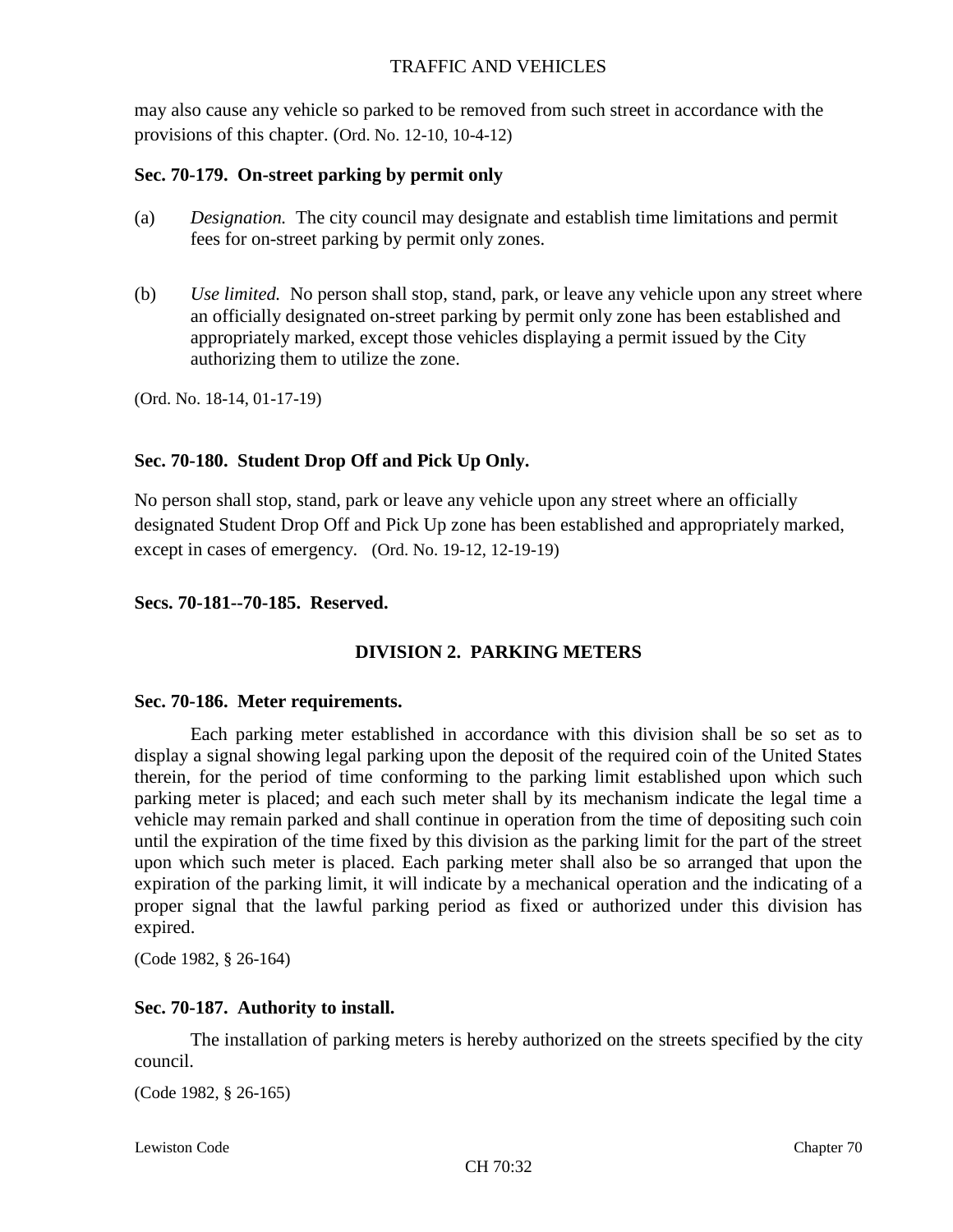## **Sec. 70-188. Reserved.**

### **Sec. 70-189. Correct parking position required.**

- (a) Any vehicle parked in any parking space as provided in this division shall be parked with the hood of such vehicle alongside of or next to the parking meter alongside of such parking space in parallel parking spaces, and with the radiator directed at the meter in diagonal parking spaces, and in either event he shall be parked within the lines marked on the street for such parking space, as provided in this division.
- (b) It shall be unlawful to park any vehicle across any line or mark designating the parking space for which any parking meter is to be used, or to park such vehicle in such a way that it shall not be within the area so designated by such lines or markings.

(Code 1982, § 26-167)

## **Sec. 70-190. Coin required; overtime regulated.**

When any vehicle shall be parked in any space alongside of or next to a parking meter established in accordance with this division, the owner, operator, manager or driver of such vehicle shall upon entering the parking space immediately deposit in such parking meter such coin of the United States as is designated for deposit therein in accordance with the terms of this division. Upon the deposit of such coin and placing such meter in operation, the parking meter space may be lawfully occupied by such vehicle during the period of parking time prescribed for such parking meter space. If the vehicle shall remain parked in any such parking space beyond the established parking limit as shown by meter indication for such parking space, the parking meter shall display a sign showing illegal parking, and in that event, such vehicle shall be considered as parked overtime and beyond the time fixed by the provisions and authority of this division, and the parking of a vehicle overtime or beyond the period of time fixed by the provisions of this division in any such part of a street where any such parking meter is located shall be a violation of this division and punished as provided in this division. It shall be unlawful for any person to cause, allow, permit or suffer any such vehicle registered in his name to be parked overtime or beyond the lawful period of time as above described.

(Code 1982, § 26-168)

## **Sec. 70-191. Failure to deposit coin.**

All parking is prohibited in any parking space where a parking meter is installed, unless a deposit of the coin indicated by such meter is made as provided in this division. Any vehicle parked in violation of this section shall be deemed to be illegally parked under the provisions of this division.

(Code 1982, § 26-169)

## **Sec. 70-192. Reserved.**

## **Sec. 70-193. Extension of parking time.**

It shall be unlawful and a violation of this division for any person to deposit in a parking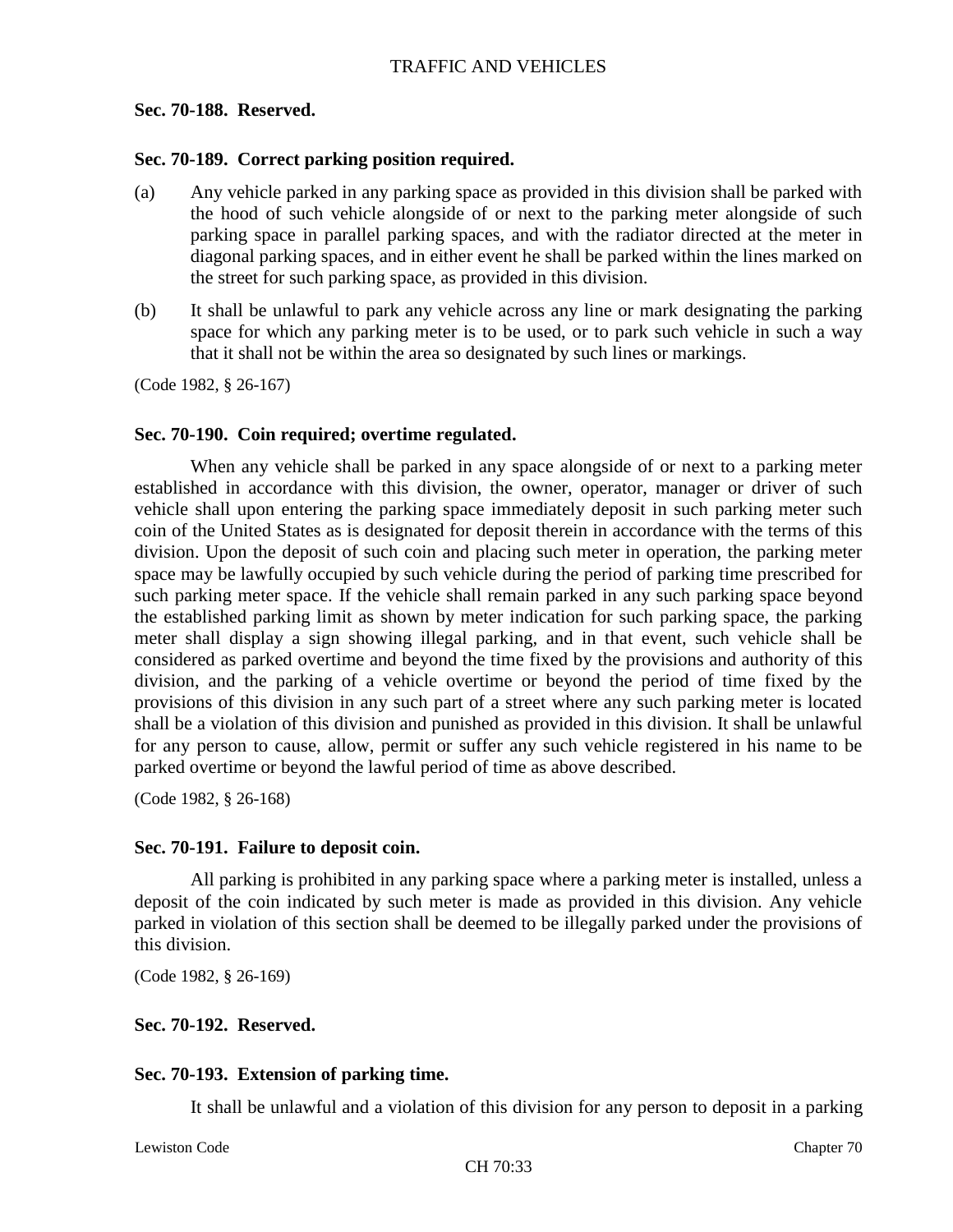meter a coin for the purpose of increasing or extending the parking time of any vehicle beyond the legal parking time established for such parking meter space.

(Code 1982, § 26-171)

### **Sec. 70-194. Failure to deposit coin evidence of unlawful parking.**

The fact that a vehicle is in a metered parking space when the time signal on the parking meter for such space indicates no parking permitted without the deposit of a coin shall be prima facie evidence that such vehicle has been parked in such parking space longer than the lawfully permitted period, and the fact that a vehicle is unlawfully parked shall be prima facie evidence of the unlawful parking of such vehicle by the person in whose name such vehicle is registered.

(Code 1982, § 26-172)

#### **Sec. 70-195. Use of slugs.**

It shall be unlawful for any person to deposit in any parking meter any slug, device or metallic substitute for a coin of the United States.

(Code 1982, § 26-173)

#### **Sec. 70-196. Tampering with meter.**

It shall be unlawful for any person to deface, injure, tamper with, open or willfully break, destroy or impair the usefulness of any parking meter installed under the provisions of this division.

(Code 1982, § 26-174)

### **Sec. 70-197. Fee schedule.**

The amount of the fee for the use of each parking meter space shall be based upon the length of the legal parking period for such parking space as may be designated by ordinance and shall be as specified by the city council.

(Code 1982, § 26-175)

#### **Sec. 70-198. Location, time limitations.**

Parking meters shall be located at such locations as are specified by the city council, and shall have such time limitations as are specified by the city council.

(Code 1982, § 26-176)

#### **Secs. 70-199--70-240. Reserved.**

#### **ARTICLE V. PEDESTRIANS\***

**\*State law references:** Pedestrians on ways, 29 M.R.S.A. § 904-A; pedestrians' right-of-way on sidewalks, 29 M.R.S.A. § 904-B.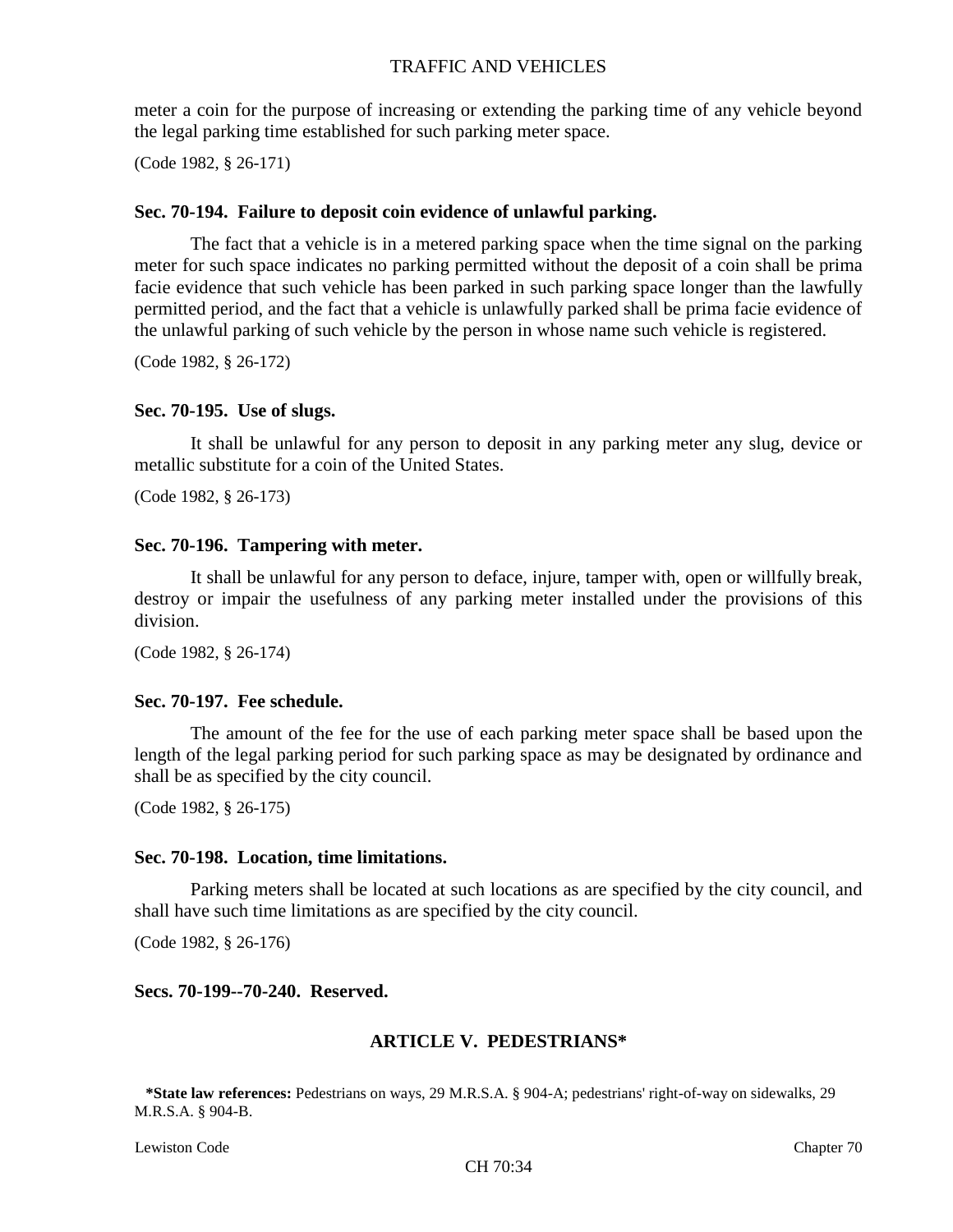### **Sec. 70-241. Subject to traffic control signals.**

Pedestrians shall be subject to traffic control signals, as established by law, but at all other places pedestrians shall be granted those rights and be subject to the restrictions stated in this article.

(Code 1982, § 26-226)

### **Sec. 70-242. Authority to establish crosswalks.**

The chief of the police department is hereby empowered and authorized to designate and maintain by appropriate devices, marks or lines upon the surface of the roadway, crosswalks where in his opinion there is particular danger to pedestrians crossing the roadway, and at such other places as he may deem necessary.

(Code 1982, § 26-227)

### **Sec. 70-243. Use of crosswalks.**

Pedestrians shall move, whenever practicable, upon the right half of a crosswalk.

(Code 1982, § 26-228)

### **Sec. 70-244. Crossing at other than crosswalk.**

Every pedestrian crossing a roadway at any point other than within a marked crosswalk or within an unmarked crosswalk at an intersection shall yield the right-of-way to all vehicles upon the roadway.

```
(Code 1982, § 26-229)
```
**State law references:** Similar provisions, 29 M.R.S.A. § 955.

## **Sec. 70-245. Crossing in business district.**

No pedestrian shall cross a roadway at any place in the business district other than by a route at right angles to the curb or by the shortest route to the opposite curb except in the crosswalk.

(Code 1982, § 26-230)

## **Sec. 70-246. Drivers to exercise due care.**

Notwithstanding the foregoing provisions of this article, every driver of a vehicle shall exercise due care to avoid colliding with any pedestrian upon any roadway and shall give warning by sounding the horn when necessary and shall exercise proper precaution upon observing any child or any confused or incapacitated person upon a roadway.

(Code 1982, § 26-231)

## **Secs. 70-247--70-265. Reserved.**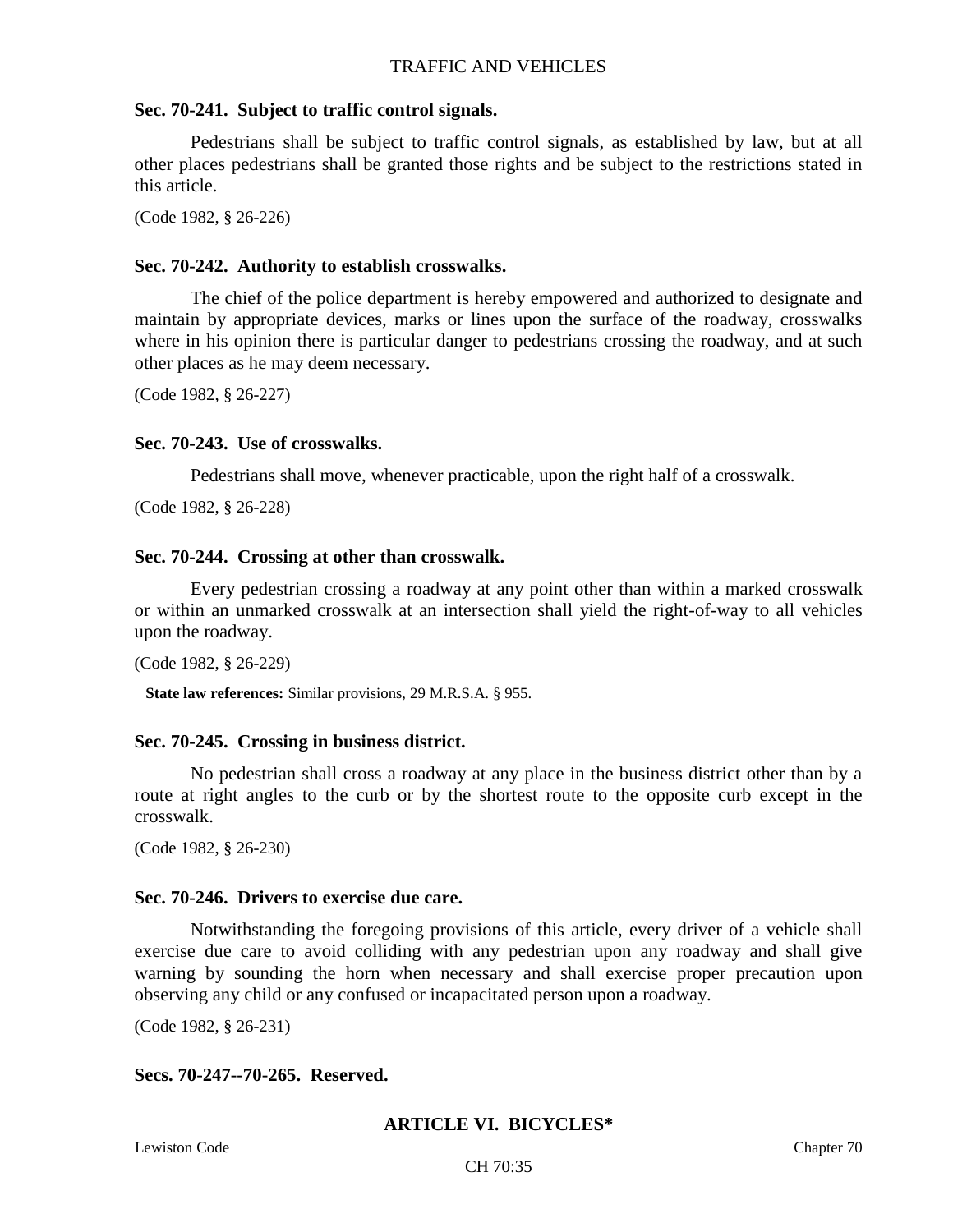**\*State law references:** Bicycle regulations, 29 M.R.S.A. § 1961 et seq.

### **Sec. 70-266. Defined.**

As used in this article, the term "bicycle" means any device propelled by human power upon which any person may ride, having two tandem wheels either of which is more than 20 inches in diameter.

```
(Code 1982, § 6-1)
```
**Cross references:** Definitions generally, § 1-2.

**State law references:** Similar provisions, 29 M.R.S.A. § 1(1-D).

#### **Sec. 70-267. Inspections.**

Any police officer may stop any bicycle for the purpose of ascertaining whether its equipment complies with the requirements of this article. If such bicycle is found to be in an unsafe mechanical condition, such police officer may refuse to permit the operation of such bicycle on any public street or any path set aside for the exclusive use of bicycles.

(Code 1982, § 6-2)

#### **Sec. 70-268. Reserved.**

#### **Sec. 70-269. Applicability of traffic laws.**

Any person propelling or riding a bicycle upon any street or upon any public path set aside for the exclusive use of bicycles shall be subject to all of the duties applicable to the driver of a vehicle by the laws of the state and the city, except as to special regulations in this article and except as to those provisions of laws and ordinances which by their nature can have no application. (Code 1982, § 6-4)

#### **Sec. 70-270. Obedience to traffic control devices.**

- (a) Any person operating a bicycle shall obey the instructions of official traffic control signals, signs and other control devices applicable to vehicles, unless otherwise directed by a police officer.
- (b) Whenever authorized signs are erected indicating that no right or left or U turn is permitted, no person operating a bicycle shall disobey the direction of any such sign except when such person dismounts from the bicycle to make such turns, in which case, such person shall then obey the regulations applicable to pedestrians.

(Code 1982, § 6-5)

#### **Sec. 70-271. Parking.**

Lewiston Code Chapter 70 No person shall park a bicycle upon a street other than the roadway against the curb, upon the sidewalk in a rack to support the bicycle, or against a building in such manner as to afford the least obstruction to pedestrian traffic. (Code 1982, § 6-6)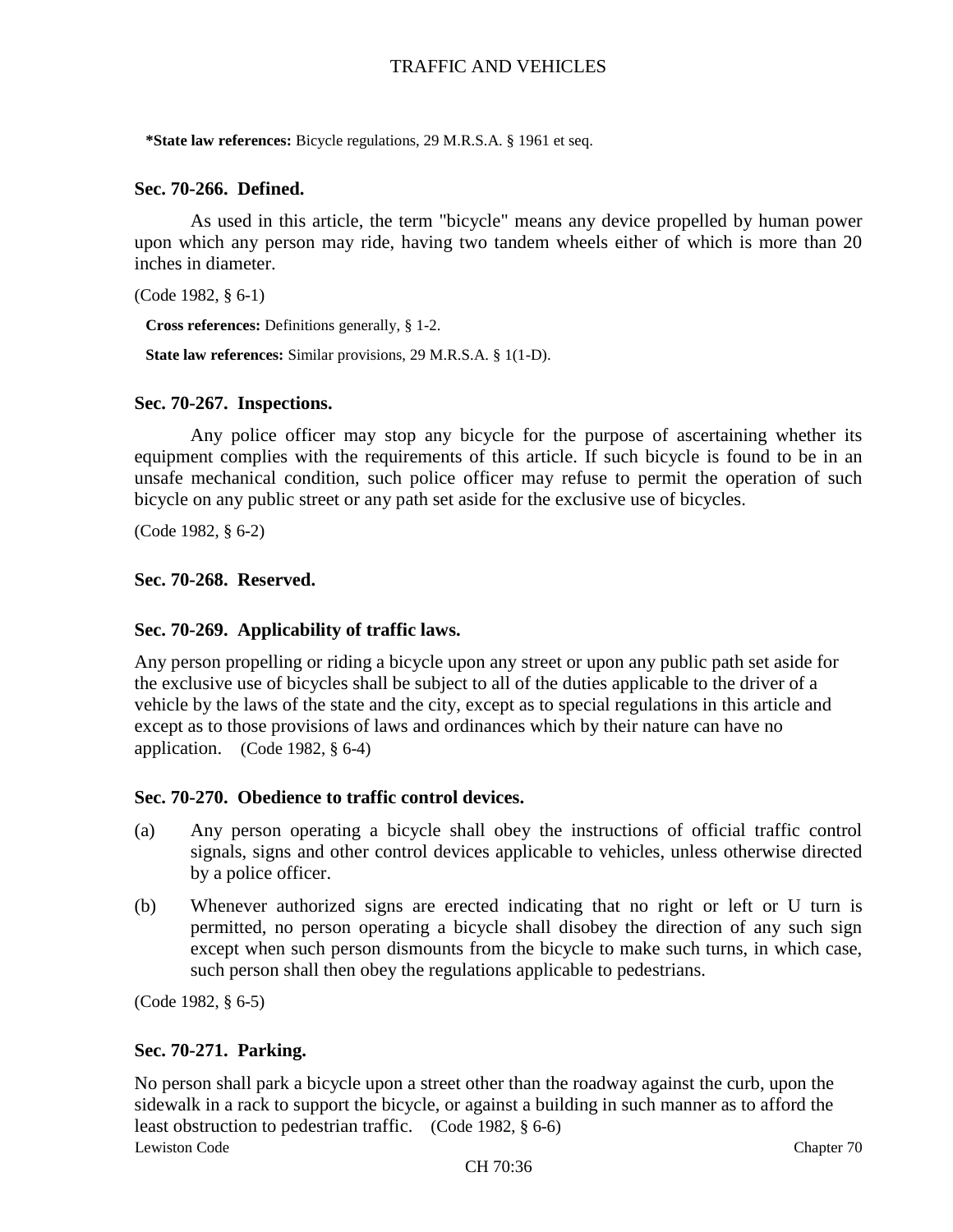### **Sec. 70-272. General operational regulations.**

- (a) Any person propelling a bicycle shall not ride other than astride a permanent and regular seat attached thereto.
- (b) No bicycle shall be used to carry more persons at one time than the number for which it is designed and equipped.
- (c) No rider of a bicycle shall remove both hands from the handlebars, or feet from the pedals, or practice acrobatics or fancy riding on any street or public path set aside for the exclusive use of bicycles.
- (d) Any person operating a bicycle upon a roadway shall ride as near to the right side of the roadway as practicable, exercising due care when passing a standing vehicle or one proceeding in the same direction.
- (e) Any person riding a bicycle upon any roadway shall ride single file.
- (f) Wherever a usable path for bicycles has been provided adjacent to a roadway, bicycle riders shall use such paths and shall not use the roadway.
- (g) Any person riding upon any bicycle, coaster, rollerskates, sled or toy vehicle shall not attach the same, or himself, to any moving vehicle upon any roadway.
- (h) No person operating a bicycle shall carry any package, bundle or article which prevents the rider from keeping at least one hand upon the handlebars.
- (i) No person shall operate a bicycle at a speed greater than is reasonable and prudent under the conditions then existing.
- (j) The operator of a bicycle, when crossing a sidewalk, shall yield the right-of-way to all pedestrians, and in entering a public street shall yield the right-of-way to all approaching vehicles.

(Code 1982, § 6-7)

# **Sec. 70-273. Authority to prohibit operation on streets, sidewalks, paths; riding on sidewalks.**

The chief of police is authorized to prohibit the operation of any bicycles on any public street, sidewalk or path where such operation would seriously conflict with current automobile or pedestrian traffic. Persons operating any bicycle on a sidewalk shall keep to the street side and yield the right-of-way to pedestrians. An audible signal shall be given before overtaking and passing such pedestrians. (Code 1982, § 6-8)

## **Sec. 70-274. Equipment.**

Lewiston Code Chapter 70 Any bicycle, when in use in the nighttime, or at other times when motor vehicles are required to display headlamps by law, shall be equipped with and have lighted a lamp on the front which shall emit a white light visible from a distance of at least 200 feet to the front and a red reflector to the rear which shall be visible at least 200 feet to the rear. Bicycle pedals shall bear reflector strips and bicycle handlebars shall bear reflector tapes when in use in the nighttime or at other times when motor vehicles are required to display headlamps by law. Every bicycle shall be equipped with a brake which shall enable the operator to stop the bicycle within a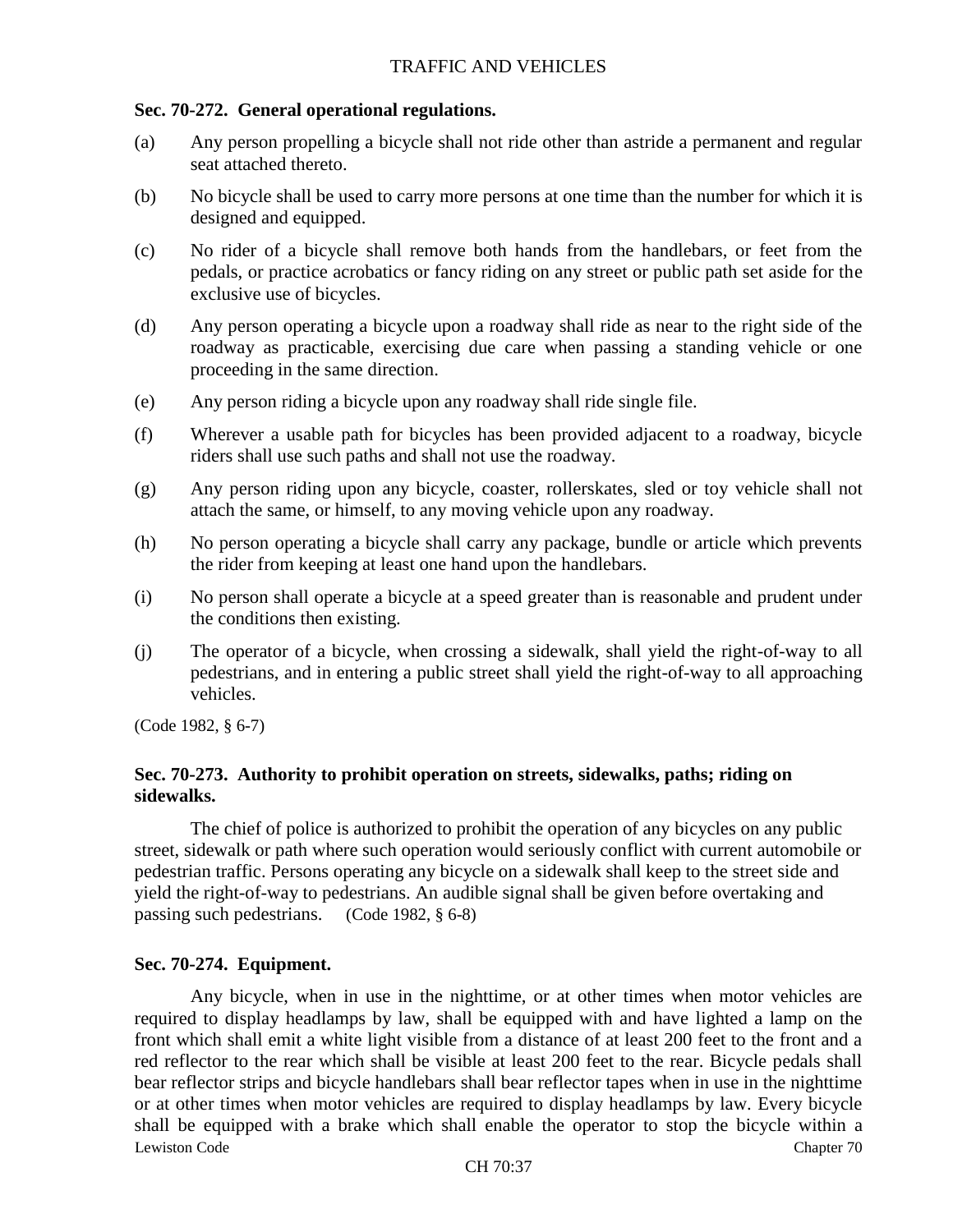reasonable distance.

(Code 1982, § 6-9)

**State law references:** Similar provisions, 29 M.R.S.A. § 1962.

## **Sec. 70-275. Parent's, guardian's responsibility.**

The parent of any child and the guardian of any ward shall not authorize or knowingly permit any such child or ward to violate any of the provisions of this article.

(Code 1982, § 6-10)

## **Sec. 70-276. Penalty for violation of article.**

Any juvenile who violates any of the provisions of this article, by the authority of the chief of police, shall have his bicycle impounded for a period not to exceed five days for the first offense, for a period not to exceed ten days for a second offense, and for a period not to exceed 30 days for any subsequent offenses.

(Code 1982, § 6-11)

**State law references:** Bicycle impoundment, 29 M.R.S.A. § 1963.

**Sec. 70-277-- 70-299. Reserved.**

# **ARTICLE VII. VEHICLE REGISTRATION AND EXCISE TAX EXEMPTION**

## **Sec. 70-300. Definitions.**

As used in this chapter, the following terms shall have the meanings indicated:

*Deployed for military service* is defined by Title 26, § 814, Subsection 1, Paragraph A, of the Maine Revised Statutes, active military duty with the state military forces, as defined in Title 37-B, § 102, of the Maine Revised Statutes, or the United Stated Armed Forces, including the National Guard and Reserves, whether pursuant to the order of the Governor or the President of the United States, when the duty assignment is in combat theatre or in an area where armed conflict is taking place.

*Vehicle* means a motor vehicle, mobile home, camper trailer, heavier-than-air aircraft or lighter-than-air aircraft. "Vehicle" does not include any snowmobiles ad defined in Maine Revised Statutes, Title 12, Section 13001.

(Ord. No. 17-23, 01-04-18)

## **Sec. 70-301. Exemption granted.**

Pursuant to Title 36, § 1483-A, of the Maine Revised Statutes, the City shall exempt from the annual excise tax imposed pursuant to Title 36, Section 1482, of the Maine Revised Statutes vehicles owned by a Maine resident who is on active duty serving in the Armed Forces of the United States as defined by Title 36, § 1483-A, of the Maine Revised Statutes and who is